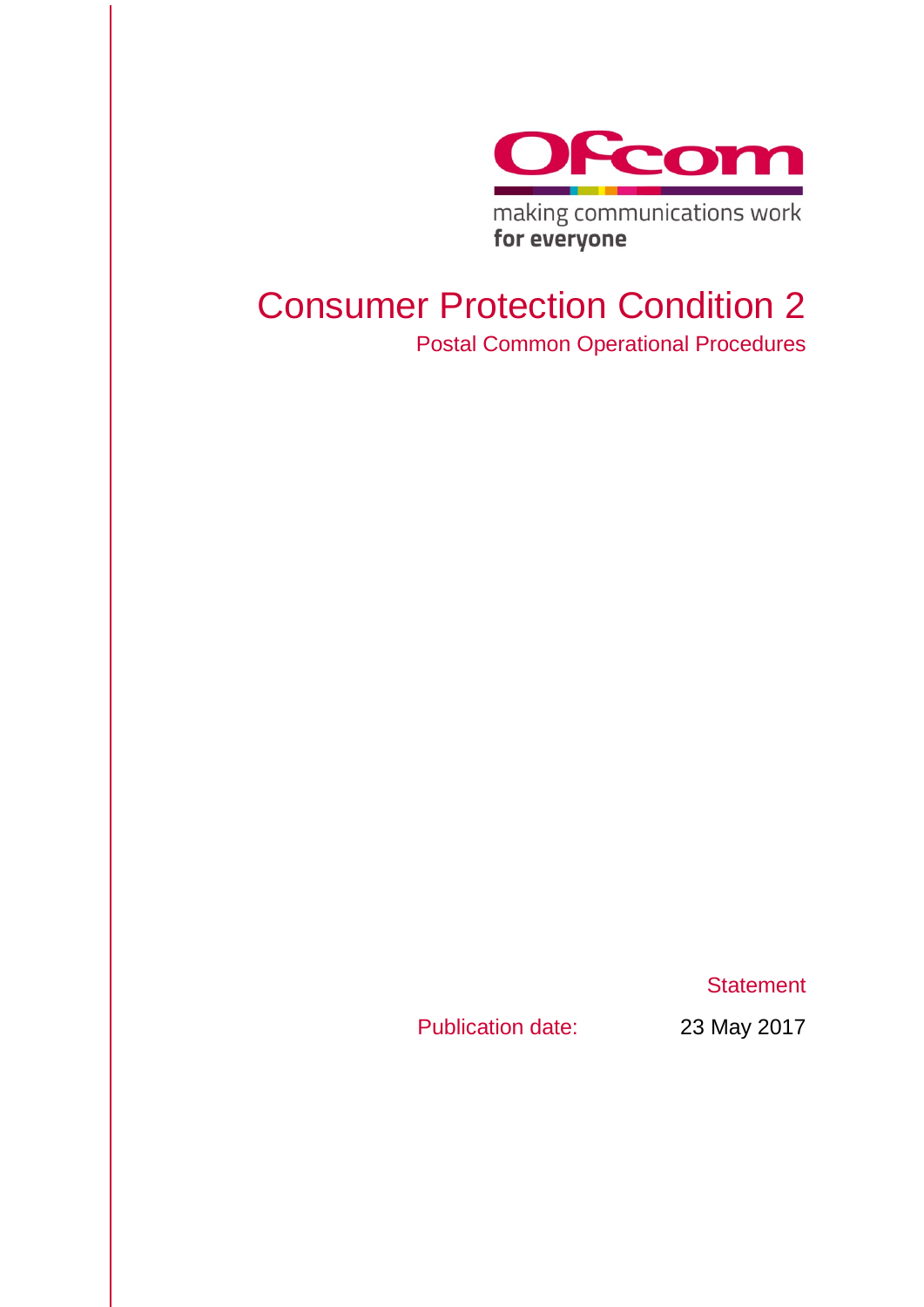# About this document

This document sets out our decision on the future regulation that applies to Postal Common Operational Procedures (PCOP) under Consumer Protection Condition 2. The purpose of Consumer Protection Condition 2 is to deal with circumstances where postal items end up in the wrong postal operator's network, and to minimise the risk of this mail not getting to the correct postal operator, sending customer or addressee.

We set out our provisional proposals in relation to PCOP in the May 2016 Consultation on the Review of the Regulation of Royal Mail. After assessing the responses we received from stakeholders, we published the Review of the Regulation of Royal Mail statement in March 2017. In this document we proposed an alternative approach to the regulation of Postal Common Operational Procedures under Consumer Protection Condition 2, and sought responses to this consultation by 3 April 2017.

We received four responses to this consultation and, after assessing these responses, have decided to impose the revised condition as proposed in the March 2017 Review of the Regulation of Royal Mail statement.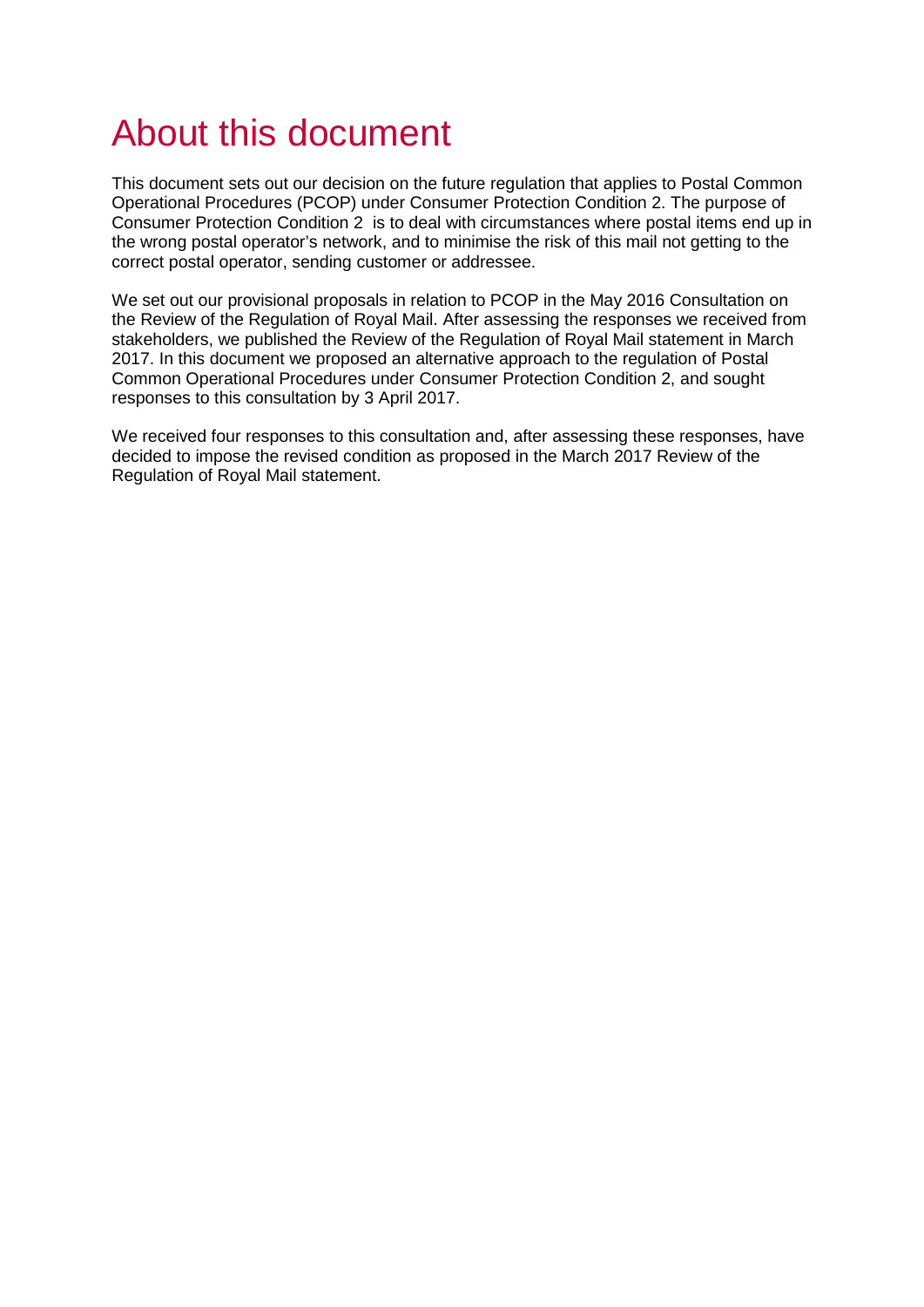# **Contents**

| Section |                                                                                | Page |
|---------|--------------------------------------------------------------------------------|------|
| 1.      | <b>PCOP Proposals</b>                                                          |      |
| 2       | Summary of consultation responses and final decision                           |      |
| Annex   |                                                                                | Page |
| 1       | <b>Statutory Notification: proposed new Consumer Protection</b><br>Condition 2 | 14   |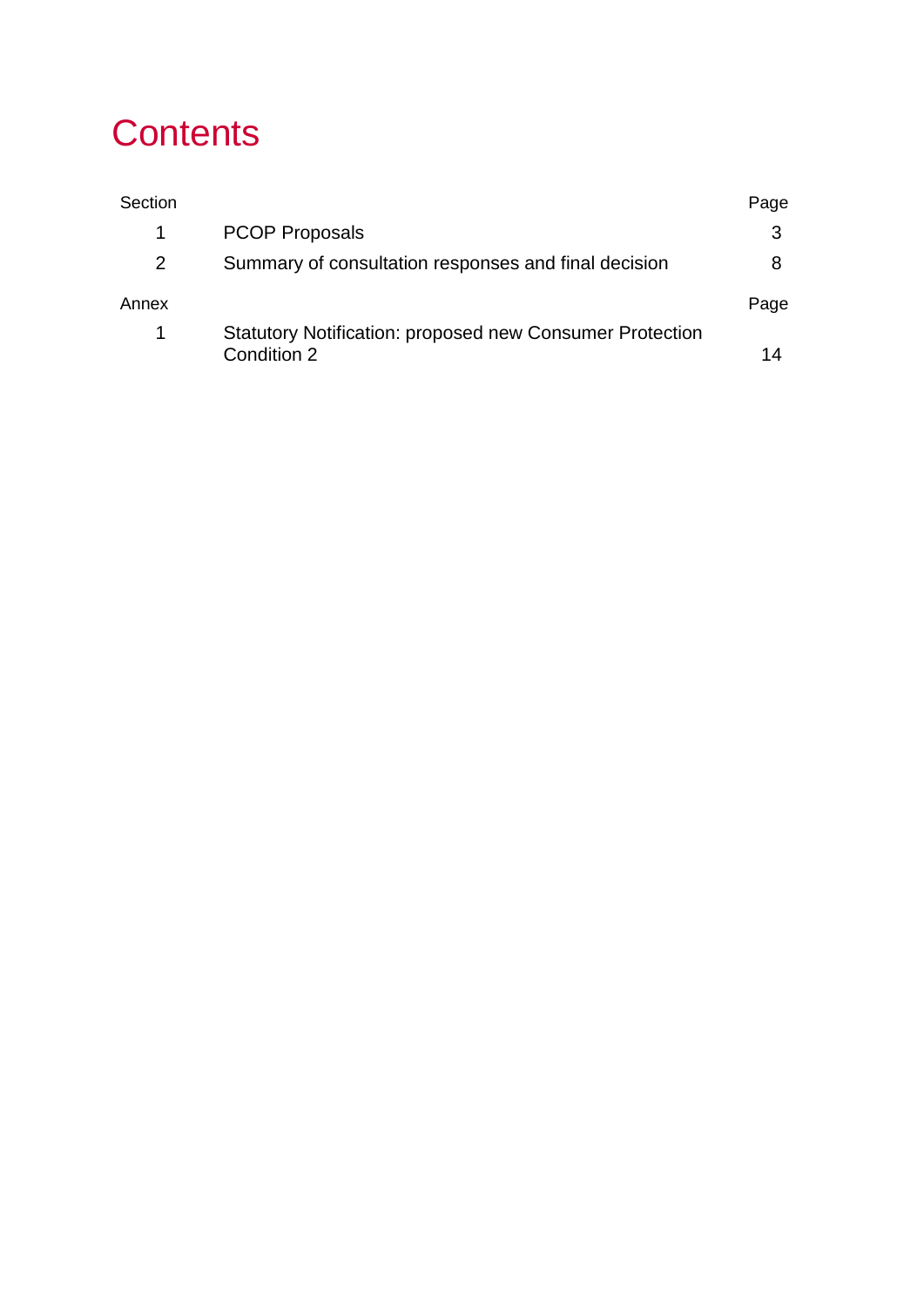## **Section 1**

# <span id="page-3-0"></span>**PCOP Proposals**

## **Introduction**

- 1.1 The purpose of Consumer Protection Condition 2 (CP 2) is to deal with circumstances where postal items end up in the wrong postal operator's network, and to minimise the risk of misposted, misdirected and miscollected mail not getting to the correct postal operator, sending customer or addressee. Without some form of regulation on operators to co-operate on misposted, misdirected and miscollected mail, there is a risk that such postal items will either be discarded or delayed to the detriment of consumers and recipients.
- 1.2 Postal items can be misposted, misdirected or miscollected in several ways. Mis-collection can occur when a postal operator unintentionally collects postal items that are intended for another operator. Misdirected mail encompasses all mail that ends up in the wrong operator's network (aside from miscollected mail). This includes mail intentionally posted into another operator's access point for example Royal Mail's post boxes. Typically these are Royal Mail's as other operators do not generally have access points accessible by members of the public, for example by the receiving customer where they have had mail delivered that is not for a recipient at their address. In addition, mail can be misdirected by sending customers accidentally mis-posting mail items into the wrong operator's network. This commonly occurs in businesses that use more than one postal operator to send their mail (such as law firms who use a document exchange network as well as sending some mail with Royal Mail). Misposted mail can end up in other operators' networks as well as Royal Mail's network.
- 1.3 The Postal Common Operational Procedures (PCOP) are currently set out in:
	- CP 2;
	- the Postal Common Operational Procedures Code (the "**PCOP Code**") a code of practice which is set out at section 3 of CP 2; and
	- the Postal Common Operational Procedures Agreement (the "**PCOP Agreement**").[1](#page-3-1)
- 1.4 CP 2 requires regulated postal operators to comply with the PCOP Code and to sign up to the PCOP Agreement. The PCOP Agreement, while not part of the regulatory conditions, can currently only be amended through a direction by Ofcom, and among other things, sets out charges for various elements of the repatriation process.

<span id="page-3-1"></span> <sup>1</sup> See Consumer Protection Condition 2 and the Postal Common Operational Procedures Code at [http://stakeholders.ofcom.org.uk/binaries/post120713/con2.pdf,](http://stakeholders.ofcom.org.uk/binaries/post120713/con2.pdf) and the PCOP Agreement at

[http://stakeholders.ofcom.org.uk/binaries/post120713/Amended\\_PCOPA\\_as\\_at\\_1\\_June1.pdf.](http://stakeholders.ofcom.org.uk/binaries/post120713/Amended_PCOPA_as_at_1_June1.pdf)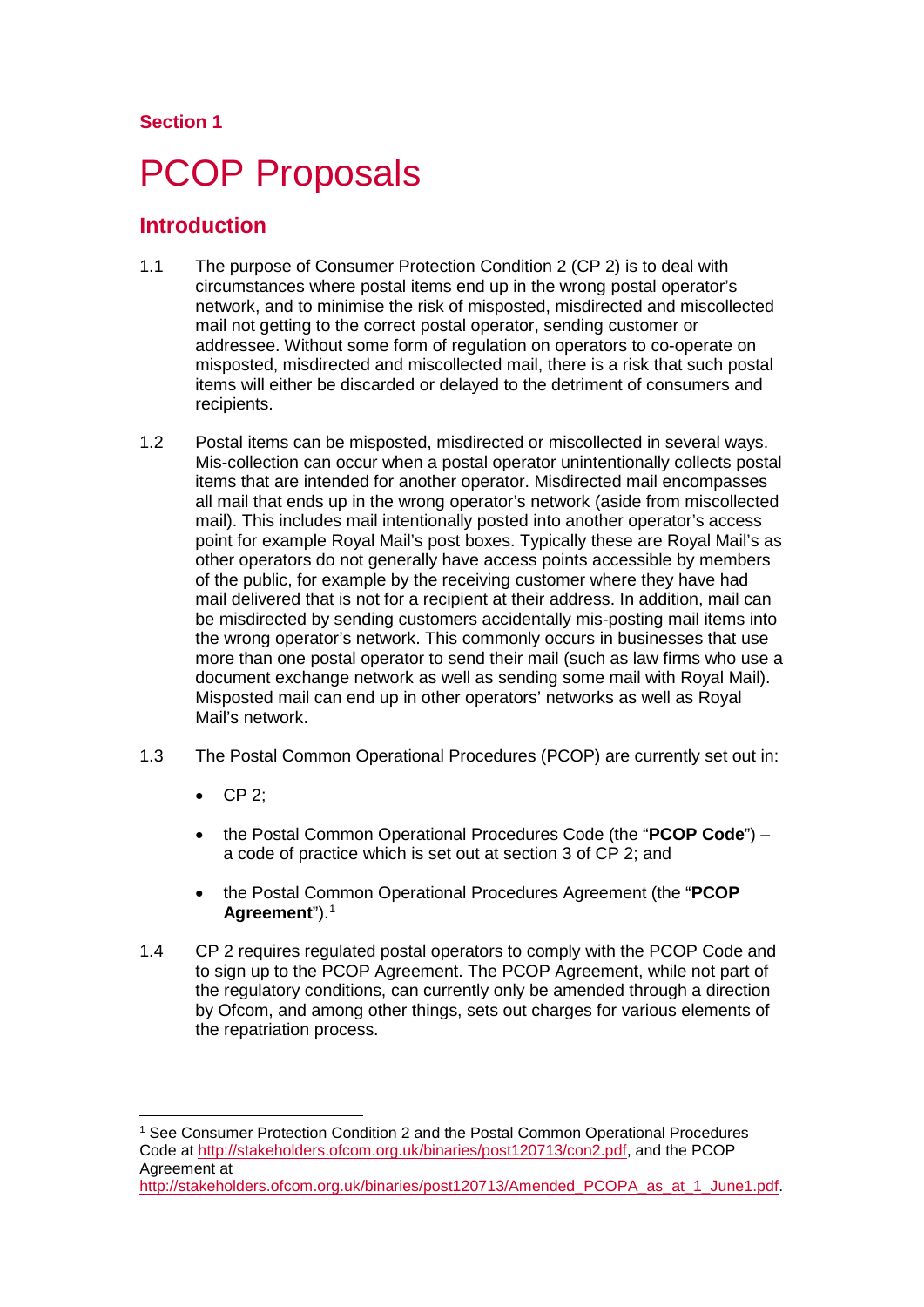# **May 2016 proposals**

- 1.5 In the May 2016 Consultation we set out our proposals for amendments to be made to CP2:
	- To remove the current PCOP Code of Practice and requirement on relevant postal operators to sign up to PCOP Agreement, and move to a more principles-based condition, given the low levels of PCOP mail received by Royal Mail and the fact that a significant entrant in end-to-end letter delivery was unlikely.<sup>[2](#page-4-0)</sup>
	- To amend the scope of CP 2 so that it would apply to end-to-end untracked letter and large letter mail<sup>[3](#page-4-1)</sup> (and no longer apply to items larger than a large letter) as these types of mail are the most likely to end up in the wrong operator's network (because they are 'letterboxable'), untraceable and receivers are not necessarily expecting them.
	- That CP 2 should apply only to Royal Mail, as the owner of the UK's only significant post box network and as such is likely to get the majority of PCOP mail in its network. [4](#page-4-2)
- 1.6 We received 13 responses to the consultation in relation to PCOP, which we summarised in the March 2017 Review of the Regulation of Royal Mail Statement (the "**March 2017 Statement**"). [5](#page-4-3)
- 1.7 Many respondents, including Royal Mail, agreed with our proposals, in particular with the idea of moving to a more flexible, and principles-based approach.
- 1.8 Five respondents $6$  disagreed with our proposals, raising concerns about the cost of negotiating new contracts with Royal Mail (given the low volumes) and thelack of protection for other postal operators and consumers.

# **March 2017 proposals**

1.9 Taking into account the responses to the May 2016 Consultation and subsequent discussions with stakeholders, [7](#page-4-5) in the March 2017 Statement we decided not to proceed with our initial proposals and instead consulted on new proposed amendments to CP 2. This was because, given the cost to other operators of renegotiating contracts with Royal Mail and any uncertainty this might create for smaller end-to-end operators, we considered that the benefits of introducing the proposed additional flexibility were likely to be outweighed by the costs to all market participants of moving to a new system.

<span id="page-4-3"></span><sup>5</sup> Ofcom, Review of the Regulation of Royal Mail 1 March 2017, [https://www.ofcom.org.uk/\\_\\_data/assets/pdf\\_file/0033/97863/Review-of-the-Regulation-of-](https://www.ofcom.org.uk/__data/assets/pdf_file/0033/97863/Review-of-the-Regulation-of-Royal-Mail.pdf)[Royal-Mail.pdf.](https://www.ofcom.org.uk/__data/assets/pdf_file/0033/97863/Review-of-the-Regulation-of-Royal-Mail.pdf) See paragraphs 6.28-6.39.

<span id="page-4-0"></span> <sup>2</sup> For example, see the May 2016 Consultation, paragraph 7.51.

<span id="page-4-1"></span><sup>&</sup>lt;sup>3</sup> For the specific proposed definition of the relevant mail, see the May 2016 Consultation, Annex 14.

<span id="page-4-2"></span><sup>4</sup> See the May 2016 Consultation, paragraphs 7.58-7.65.

<span id="page-4-4"></span><sup>6</sup> CCNI, CFH, Citizens Advice, CWU and the MCF.

<span id="page-4-5"></span><sup>7</sup> These are summarised at paragraphs 6.32-6.36 of the March 2017 Statement.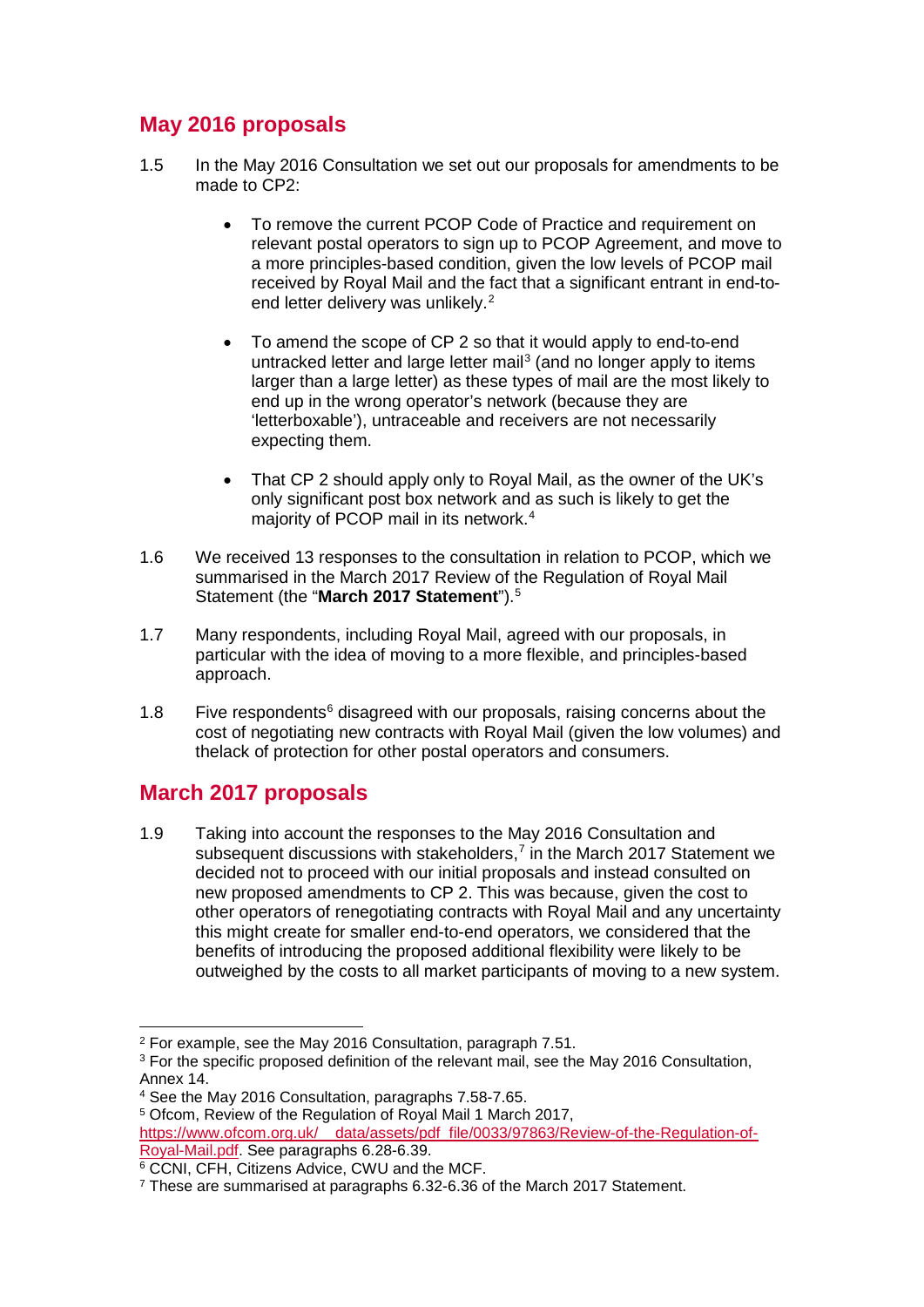- 1.10 Rather than moving to a more principles-based condition, we proposed to retain the existing condition and the requirement for all relevant postal operators to follow the PCOP Code of Practice and to sign up to the PCOP Agreement (in the absence of having entered into appropriate alternative arrangements for the repatriation of mail).
- 1.11 We proposed to amend the scope of the condition so that it would apply to all postal operators who handle untracked and value added end-to-end letter and large letter services as this is the type of mail which is most likely to require repatriation. This would include document exchange mail given the likelihood that a small proportion of it would end up in Royal Mail's network, but would exclude express and secured services<sup>[8](#page-5-0)</sup>, access mail and other closed user group networks<sup>[9](#page-5-1)</sup> (such as Royal Mail's Relay service).<sup>[10](#page-5-2)</sup> In relation to access mail, we remained of the view that it is not necessary to apply CP 2 to such mail, as we considered that the relevant contractual arrangements between access operators and Royal Mail would already provide for the repatriation of access mail.
- 1.12 We proposed to introduce some further flexibility into the way changes can be made to the PCOP Agreement (as set out in CP 2.2.5), so that the relevant postal operators who are parties to that Agreement would be able to introduce changes which they agree among themselves, without having to seek a direction from Ofcom. Instead, we proposed that Ofcom would need to be notified of the proposed changes to the Agreement, and would retain the power to intervene by issuing a direction to make changes to the Agreement in the event that it considered such changes were necessary in order to achieve the Code Objectives.
- 1.13 We considered that this would provide greater flexibility for changes to be introduced where there is general agreement among the parties to the Agreement, while also ensuring there is an appropriate level of regulatory oversight. While we acknowledged that these proposed changes would require some amendments to the existing clauses in the Agreement relating to how variations of the terms of the Agreement may be made, we do not expect these to be costly or burdensome for the parties to the Agreement to introduce. We would expect the parties to the Agreement to negotiate and agree among themselves how these changes to the Agreement should be implemented. We would expect this to involve appropriate consultation among all parties to the Agreement and sufficient publicity for the proposed changes, before these are notified to Ofcom.
- 1.14 We also remained of the view that there is scope to reduce the reporting requirements on relevant operators. Therefore, we proposed to remove the

<span id="page-5-1"></span><span id="page-5-0"></span><sup>&</sup>lt;sup>8</sup> These are defined as services which offer a quarantee for delivery by a certain time or date and/or offer a facility enabling the sender and the recipient to monitor the progress of the postal packet through the postal operator's network, including confirmation of delivery.  $9$  This is defined as a system (other than a document exchange) providing for the conveyance of postal packets between (i) the premises of one firm and another firm, (ii) a government department and a third party firm; (iii) branches and/or units in the same firm; or (iv) government departments, where both the sender and the recipient have entered into specific arrangements with the postal operator for the conveyance of postal packets to or from other members of that system.

<span id="page-5-2"></span><sup>&</sup>lt;sup>10</sup> This involves scheduled collection and delivery to and from different sites within a business and we consider the likelihood that mail of this type will end up in another postal network (including the universal service network) is very low.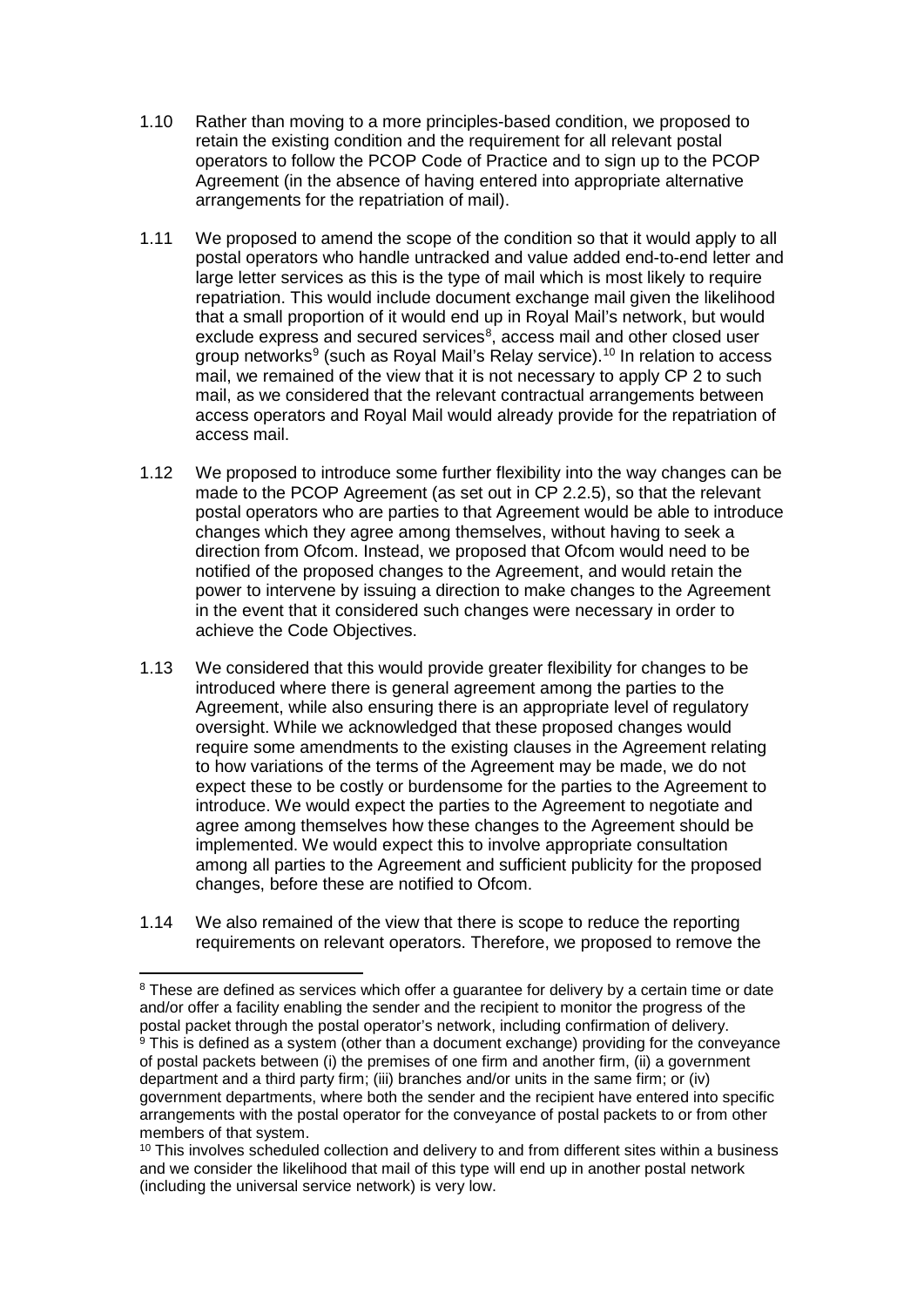requirement on operators to submit annual reports, but to add a requirement to keep appropriate records for three years following the date on which they handle the relevant PCOP mail, and to provide copies of any records made as soon as reasonably practicable to Ofcom on request.

- 1.15 We proposed to retain the current requirements in relation to code identifiers, meaning that Ofcom would remain responsible for managing and distributing code identifiers. We note that it is not necessary for document exchange networks to have a CL code on their mail (as is current industry practice) as the address itself makes it clear who the intended operator is.<sup>[11](#page-6-0)</sup> We therefore proposed to designate the code identifier for any of the document exchange networks as the pre-fix to their relevant unique addresses (for example, DX [ABC XYZ]).
- 1.16 Finally, we proposed to make some further changes to the drafting of CP 2 and the PCOP Code of Practice which we consider are redundant. Specifically, we proposed:
	- 1.16.1 To delete the requirement for the costs of the postal operator who acts as the Secretary to the PCOP Agreement to be reimbursed by Ofcom. Currently, Ofcom has nominated Royal Mail to act as Secretary to the PCOP Agreement.<sup>[12](#page-6-1)</sup> The Secretary to the PCOP Agreement is responsible for fulfilling the contractual requirements for allowing new postal operators to become parties to the Agreement and giving effect to the withdrawal of parties from the Agreement. We do not consider it appropriate for Ofcom to reimburse Royal Mail (or any other postal operator) for the costs of fulfilling this function. We would expect the costs involved in fulfilling this role to be relatively low, and consider that it would be more appropriate for the parties to the Agreement to decide between themselves how to cover the costs of this function. We note that the Secretary to the PCOP Agreement has not sought any reimbursement from Ofcom for costs incurred in fulfilling this role to date.
	- 1.16.2 To delete reference to the application of the PCOP Code of Practice to access operators and intermediaries (as set out in the current CP 2.3.9 - CP 2.3.10), as we intend to clarify that the CP 2 does not apply to access operators or intermediaries, and we consider that all relevant postal operators who would be within the scope of CP 2 would need to use code identifiers as allocated by Ofcom (or Postcomm as relevant), in line with current practice.
	- 1.16.3 To delete reference to the voluntary application of the PCOP Code of Practice to other types of mail (i.e. which would not fall under the definition of untracked letter and large letter mail). We do not

https://www.ofcom.org.uk/ data/assets/pdf\_file/0027/71685/annex8.pdf.

<span id="page-6-0"></span><sup>&</sup>lt;sup>11</sup> Code identifiers are codes which are printed onto letters covered by the PCOP Code so that the intended operator can be identified. Under the current CP 2, all postal operators within the scope of the condition are required to put a code identifier on the mail in order to identify mail that is subject to the PCOP code and the intended operator. All of the code identifiers managed by Ofcom currently begin with the letters 'CL', we therefore refer to CL codes here.

<span id="page-6-1"></span><sup>&</sup>lt;sup>12</sup> See Ofcom's direction under CP 2 of 27 March 2012, as published as part of the March 2012 Statement, Annex 8,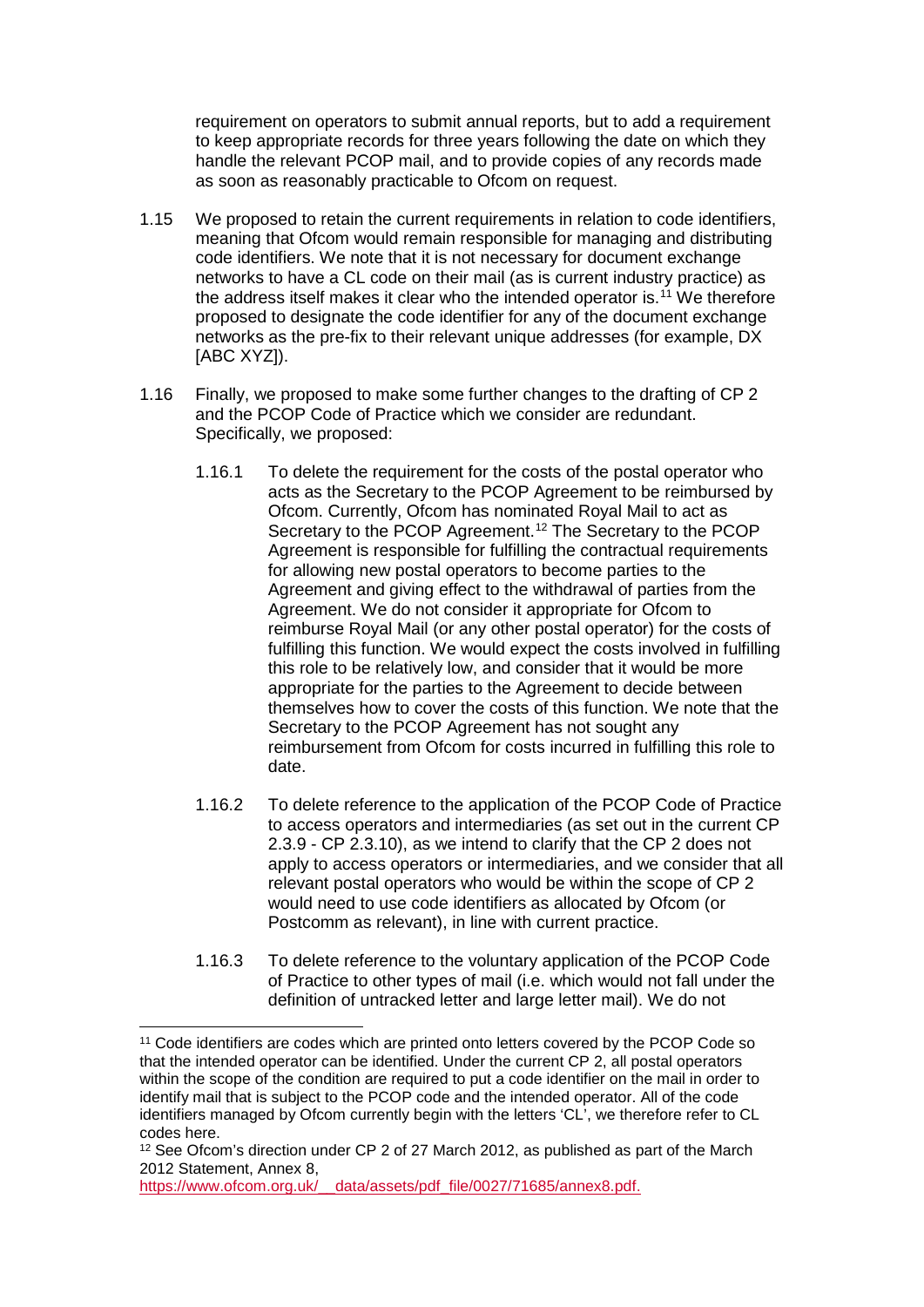consider it necessary for it to be set out in CP 2 or in the PCOP Code of Practice that relevant postal operators may choose to use the same arrangements for handling other types of mail which would fall outside of the scope of CP 2. We note that it would remain open to parties to the PCOP Agreement (or any other postal operators not subject to CP 2) to agree between themselves to handle other types of mail in accordance with terms and conditions of the Agreement and in accordance with the standards required by the PCOP Code of Practice if they so choose.

- 1.16.4 To remove the requirement for relevant postal operators to take all reasonable steps to ensure they have sufficient personnel properly trained to handle complaints or other enquiries which relate to misdirected letters or miscollected letters for which they are not the intended operator. We consider this is an unnecessary level of detail for the purposes of the PCOP Code of Practice, and that it is for the relevant postal operators to ensure that they have in place suitable arrangements for ensuring that their obligations in relation to complaints handling under the PCOP Code of Practice are fulfilled.
- 1.17 The March 2017 Statement also included the notification of the proposed modification to CP 2. [13](#page-7-0)
- 1.18 We asked stakeholders the following question:

*'Do you agree with our proposal to retain the PCOP Code of Practice and the PCOP Agreement and the proposed drafting of the revised condition, as set out at Annex 10? Please provide a written response to Ofcom by 3 April 2017 setting out your reasons.'*

1.19 In Section 2 below we summarise the responses we received and our assessment.

<span id="page-7-0"></span> <sup>13</sup> Ofcom, Review of the Regulation of Royal Mail, 1 March 2017, Annex 10 [https://www.ofcom.org.uk/\\_\\_data/assets/pdf\\_file/0035/97856/Annex-10-CP2.pdf](https://www.ofcom.org.uk/__data/assets/pdf_file/0035/97856/Annex-10-CP2.pdf)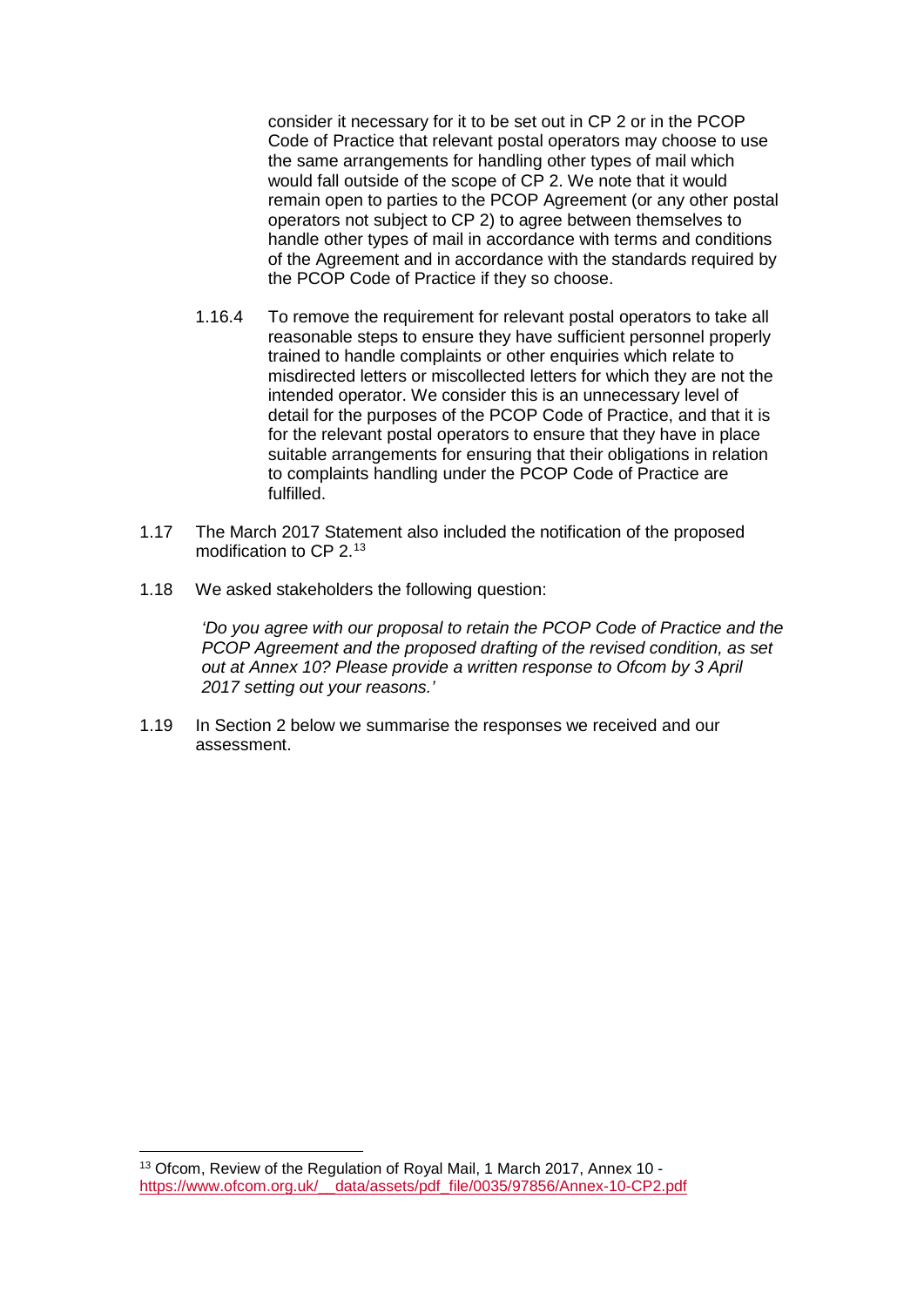## **Section 2**

# <span id="page-8-0"></span>2 Summary of consultation responses and final decision

## **Stakeholder responses**

- 2.1 We received responses to the proposals in the March 2017 Statement from:
	- Royal Mail;
	- The Consumer Advocacy Bodies (Citizens Advice, Citizens Advice Scotland and the Consumer Council for Northern Ireland); and
	- Mail Competition Forum (MCF)
	- BBC Licence Fee Unit.
- 2.2 The four responses are published on Ofcom's website here: [https://www.ofcom.org.uk/consultations-and-statements/category-1/royal](https://www.ofcom.org.uk/consultations-and-statements/category-1/royal-mail-review2016)[mail-review2016](https://www.ofcom.org.uk/consultations-and-statements/category-1/royal-mail-review2016)
- 2.3 The MCF, BBC Licence Fee Unit and the Consumer Advocacy Bodies all fully supported the proposals outlined by Ofcom in relation to PCOP.
- 2.4 Royal Mail stated that it did not agree with our proposal to retain the PCOP Code of Practice and the PCOP Agreement It reiterated its view that the current regulation is too rigid to promote innovation and argued that it has actually reduced the incentive to develop better solutions to repatriate mail and is inflexible to market developments. Royal Mail considered that our original May 2016 proposals would "future-proof" PCOP, allowing the industry to ensure the process continues effectively, however the market develops in future.
- 2.5 Royal Mail claimed that despite significant disparity in the amount of PCOP traffic found at different sites, the existing arrangements do not incentivise the development of regional solutions. Royal Mail further claimed that given the relatively low volumes of PCOP items that currently enter its network, detailed, prescriptive regulations are unnecessary to repatriate such small volumes of mail, and a more flexible approach would allow Royal Mail to agree and develop solutions to repatriate mail that fit with an operator's size and requirements.
- 2.6 Royal Mail also argued that the implementation costs associated with moving away from the current system would be a one-off transition cost, while the benefits from a more flexible condition would be realised on an ongoing basis. It considered that failure to reform now was short-sighted, and that if reform was needed in future, implementation costs would only be delayed, not avoided.
- 2.7 Royal Mail suggested that all industry participants should be subject to the requirement to perform to the same standards that the regulatory regime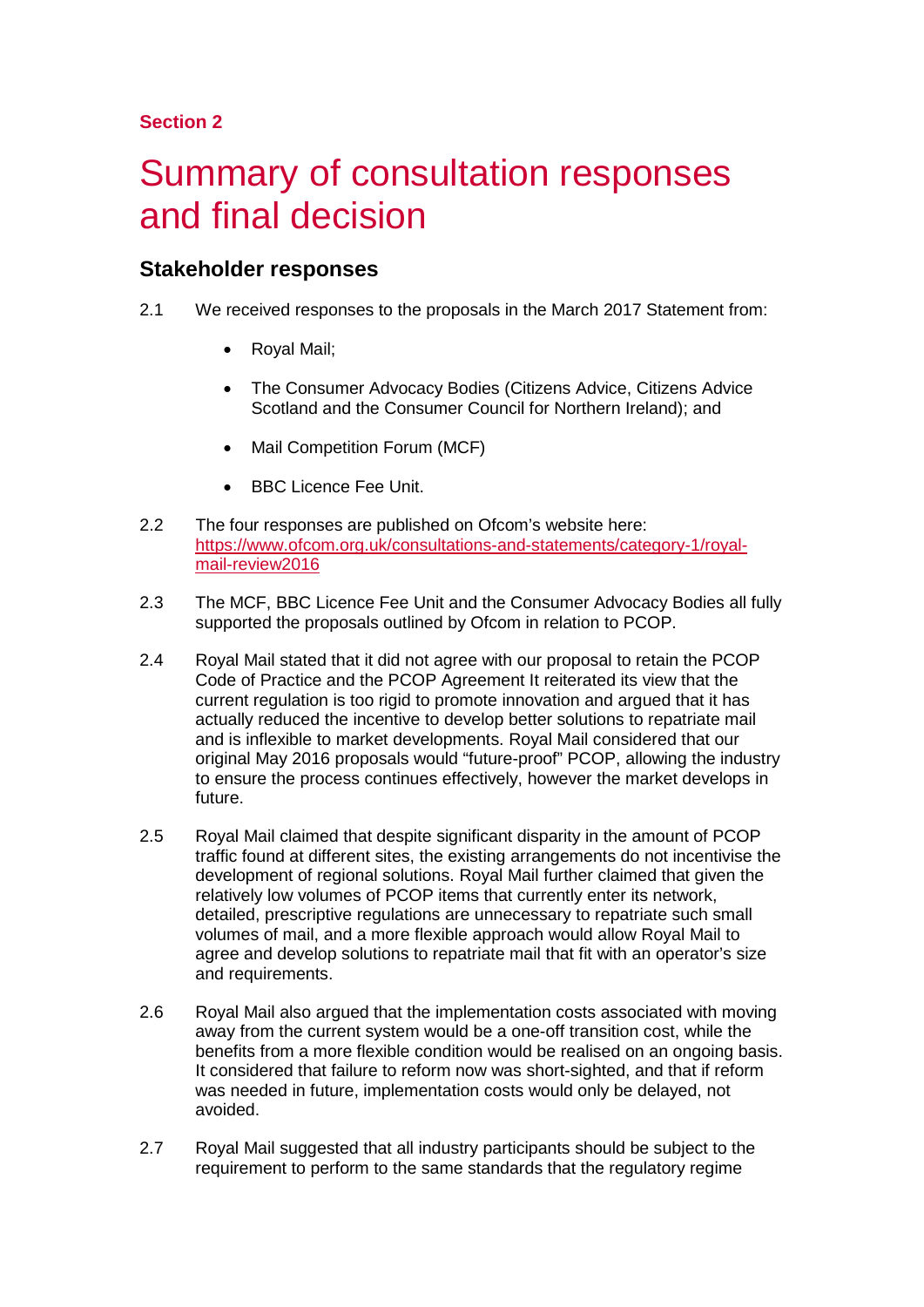requires of Royal Mail with regards to employing 'sufficient personnel properly trained in order to handle complaints or other enquiries'.

- 2.8 Royal Mail stated that the current arrangement whereby the Secretary of the PCOP Agreement is able to recover costs incurred when fulfilling functions on behalf of the whole industry should be retained. However, if this was not the case it alternatively suggested that the role of Secretary could rotate between the parties to the Agreement, in order to share the financial burden.
- 2.9 Royal Mail encouraged Ofcom to ensure that relevant postal operators who have entered the market sign up and adhere to the Agreement to display a clearly identifiable logo, or similar on their letters.
- 2.10 Royal Mail sought clarification from Ofcom on how misdirected access mail would be treated under the revised proposals, and suggested that the condition should be left as originally drafted.
- 2.11 Royal Mail welcomed our proposal to remove the requirement on operators to submit annual reports, but suggested that the requirement to keep records for three years could also be reduced.
- 2.12 Royal Mail made some more detailed points on the drafting of the Condition:
	- That under CP 2.1.2 (y) "working day" is defined as "any day which is not a Saturday, a Sunday or a public holiday" and said that this is inconsistent with the definition used in DUSP Condition 1 and the USP Access Condition.
	- Whether the definition CP 2.1.2 (v) vi. is drafted as intended. Royal Mail suggested that there was a mistake in the wording.

## **Our assessment and final decision**

- 2.13 In the March 2017 Statement we proposed to retain the existing condition and the requirement for all relevant postal operators to follow the PCOP Code of Practice and to sign up to the PCOP Agreement (in the absence of having entered into appropriate alternative arrangements for the repatriation of mail).
- 2.14 We acknowledge Royal Mail's point that the current arrangements are disproportionate given the low volume of PCOP mail.[14](#page-9-0) However, we have also taken into account that in response to the May 2016 Consultation, and as reiterated by MCF in their response to the March 2017 Statement, a number of other postal operators considered that the current arrangements worked without problem and were not burdensome, and objected to the costs and uncertainty that they would incur as a result of the changes we had proposed. In addition, we noted that Royal Mail's key concern in its response to our March 2017 Statement appeared to be that changes to the PCOP arrangements might be needed in future, rather than that the current arrangements were not working well.

<span id="page-9-0"></span><sup>&</sup>lt;sup>14</sup> It referred to its response to Ofcom's Review of Mail Integrity and the Postal Common Operational Procedures in this context,

https://www.ofcom.org.uk/ data/assets/pdf\_file/0026/58850/royal\_mail\_pcop.pdf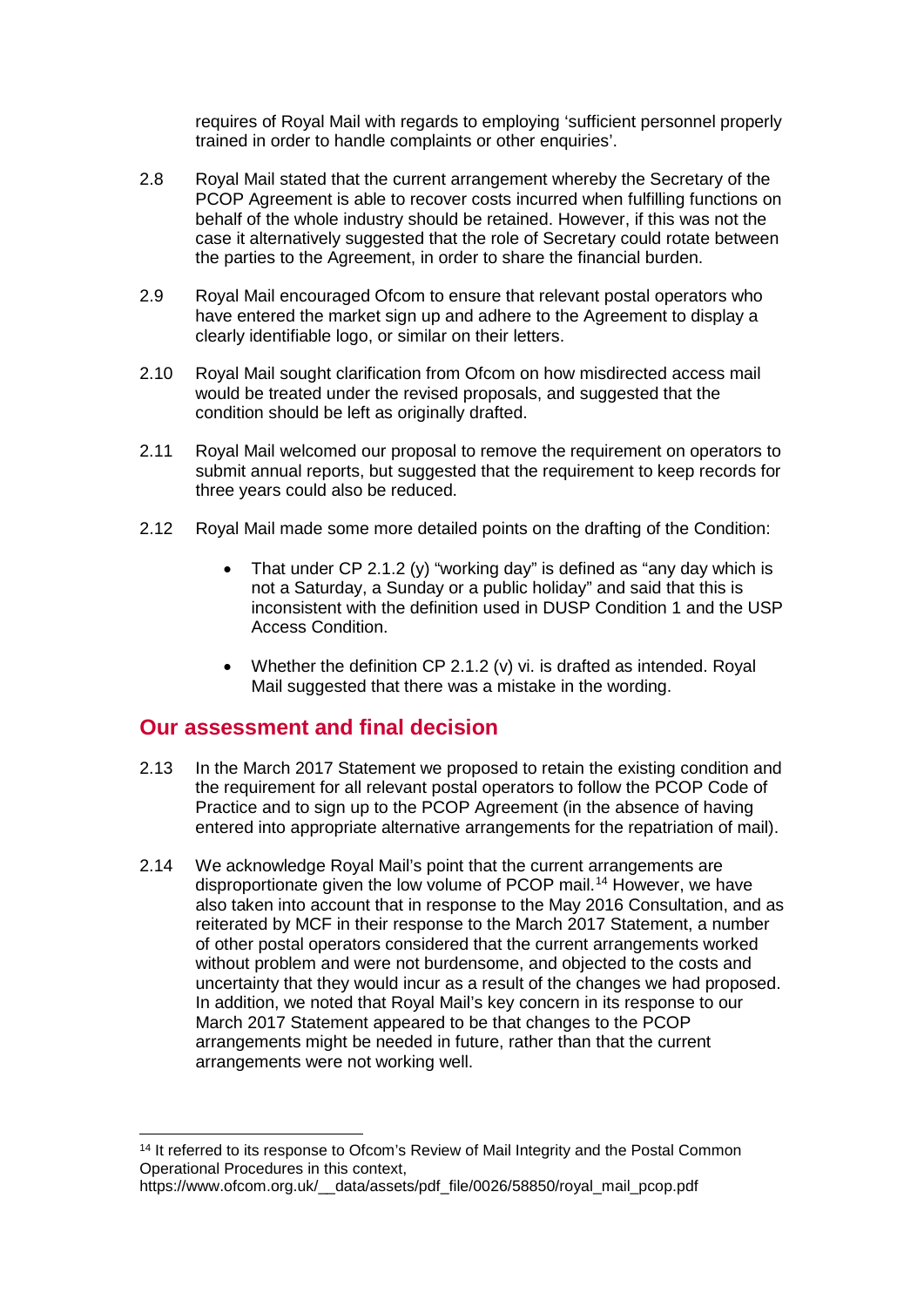- 2.15 We note that much of the change that has taken place in recent years (at least in relation to the amount of PCOP mail that ends up in Royal Mail's network and the processes used to identify and extract it) has been due to Whistl's entry and subsequent exit from the end-to-end letter delivery market in May 2015. Since Whistl stopped its letter delivery operations, the volume of PCOP mail has reduced by around 95%. In addition, as set out in the May 2016 Consultation, we now consider it unlikely that a significant end-to-end letter delivery operator will enter the UK market. In this context, the benefits of more flexible PCOP arrangements are likely to be lower than was the case prior to Whistl's exit.
- 2.16 Taking all the above considerations into account, we do not agree with Royal Mail's argument that one-off implementation costs are likely to be outweighed by benefits from a more flexible condition on an on-going basis. Given the cost to other operators of renegotiating contracts with Royal Mail, and any uncertainty that removing the current PCOP agreement and PCOP Code of Practice might create for smaller end-to-end operators, we consider that the benefits that this additional flexibility would bring are likely to be outweighed by the costs to all market participants of moving to a new system.
- 2.17 We also note that the current arrangements do not preclude bilateral arrangements between postal operators which meet the Code Objectives (see CP 2.2.2). In addition, we intend, in line with our proposals in the March 2017 Statement, to introduce some further flexibility into the way changes can be made to the PCOP Agreement (as set out in CP 2.2.5), so that the relevant postal operators who are parties to that Agreement would be able to introduce changes which they agree among themselves, without having to seek a direction from Ofcom. We consider that this provides additional flexibility to implement changes which may be needed to the PCOP Agreement in future.
- 2.18 Royal Mail argued for the retention of an obligation in the PCOP Code of Practice requiring postal operators to take all reasonable steps to ensure that they have "sufficient personnel properly trained (and with access to all relevant information) in order to handle complaints or other enquiries". We consider that this is an unnecessary level of detail for the purposes of the PCOP Code of Practice. The provisions of the Code which relate to the treatment of customer service enquiries will be retained in an amended form under our revised proposals, which means that operators will remain subject to obligations to ensure complaints are properly dealt with. We consider that the precise means by which operators fulfil their obligations in relation to complaints handling is an operational matter best left to the relevant postal operator.
- 2.19 We do not consider it to be appropriate for Ofcom to reimburse Royal Mail (or any other postal operator) for the costs of fulfilling the role of Secretary to the Agreement. We expect the costs involved in fulfilling this role to be relatively low, and consider that it would be more appropriate for the parties to the Agreement to decide between themselves how to cover the costs of this function. We note that the Secretary to the PCOP Agreement<sup>[15](#page-10-0)</sup> has not

<span id="page-10-0"></span><sup>&</sup>lt;sup>15</sup> Royal Mail is currently designated as the Secretary to the PCOP Agreement by an Ofcom direction dated 27 March 2012: [https://www.ofcom.org.uk/\\_\\_data/assets/pdf\\_file/0027/71685/annex8.pdf](https://www.ofcom.org.uk/__data/assets/pdf_file/0027/71685/annex8.pdf)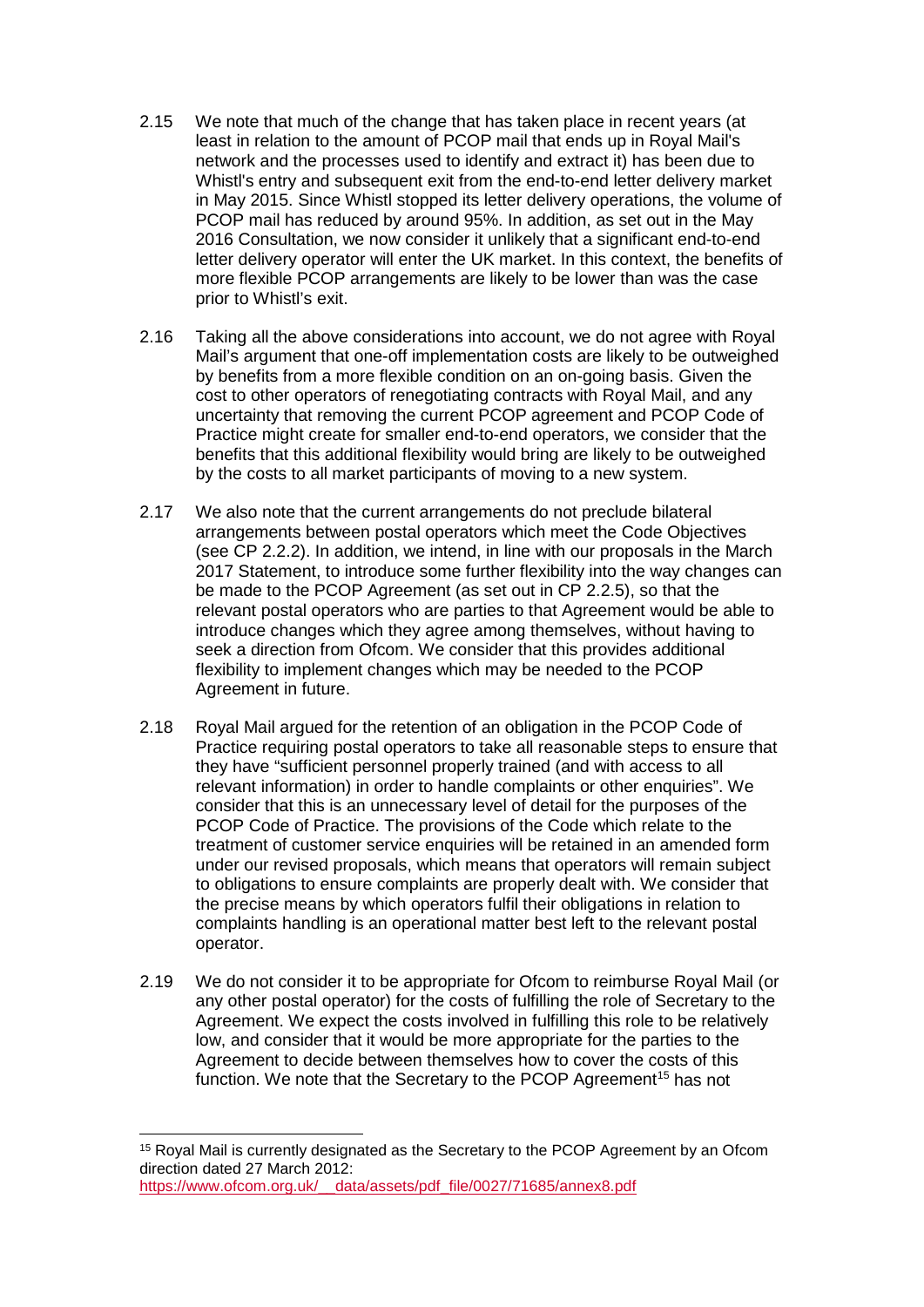sought any reimbursement from Ofcom for costs incurred in fulfilling this role to date.

- 2.20 With regards to Royal Mail's suggestion that the role of Secretary could rotate between postal operators, Ofcom would be open to considering whether this was a viable solution, however, before doing so we would need to understand whether there would be support among the other relevant postal operators for such a proposal and whether such an amendment would be likely to further the Code Objectives.
- 2.21 With regards to Royal Mail's suggestion that Ofcom should ensure that new entrants sign up and adhere to the Agreement to display a clearly identifiable logo, or similar on their letters, we consider that it is the responsibility of new entrants falling within the scope of CP 2 to ensure that they adhere to the requirements.
- 2.22 We also consider it is important that records of any misdirected or miscollected letters, and any charges made in respect of returning or otherwise handling misdirected letters, are retained by relevant postal operators in case a potential compliance issue should arise which requires Ofcom to request such records. We consider that three years is a reasonable period of time for records to be kept for this purpose and that the costs incurred by operators in retaining such records for this period of time (compared to a reduced period of time) are not likely to be significant this is the same approach that we took for Essential Condition 1. [16](#page-11-0)
- 2.23 We use the term 'working day' only in CP 2.2.5(b), which prevents the parties to the Agreement from modifying the Agreement in circumstances where Ofcom intends to consult on issuing a direction modifying the terms of the Agreement. Therefore, given that the reference to "working day" is in the context of the activity of Ofcom, and we consider Saturday to be a nonworking day, we consider the definition to be correct as drafted.
- 2.24 We note that "working day" is used in a different context in DUSP Condition 1, the Access Condition and the Essential Condition, namely in connection to deliveries by Royal Mail. As the universal service provider, Royal Mail is required to deliver mail on a Saturday and it is therefore a working day for Royal Mail in this context. We therefore considered that it was appropriate to include Saturday in the definition of a 'working day' for the purpose of these conditions.
- 2.25 Having considered Royal Mail's comment on the drafting of CP 2.1.2 (v)(vi), we can confirm that the drafting is correct and is consistent with the definitions used in other conditions (see for example the Essential Condition,  $E1.1.2(0)(vi)$ .
- 2.26 With regards to Royal Mail seeking clarification of how it should treat misdirected access mail, we note that access mail is not currently within the scope of CP 2 so we do not consider that our proposed changes will have any effect on how misdirected access mail is dealt with. We consider that the contracts agreed by access operators and Royal Mail should include provisions for the return of misdirected mail, particularly as Royal Mail is

<span id="page-11-0"></span> <sup>16</sup> See E1.5.1 [https://www.ofcom.org.uk/\\_\\_data/assets/pdf\\_file/0034/97855/Annexes-8-and-9-](https://www.ofcom.org.uk/__data/assets/pdf_file/0034/97855/Annexes-8-and-9-Essential-Condition-1.pdf) [Essential-Condition-1.pdf](https://www.ofcom.org.uk/__data/assets/pdf_file/0034/97855/Annexes-8-and-9-Essential-Condition-1.pdf)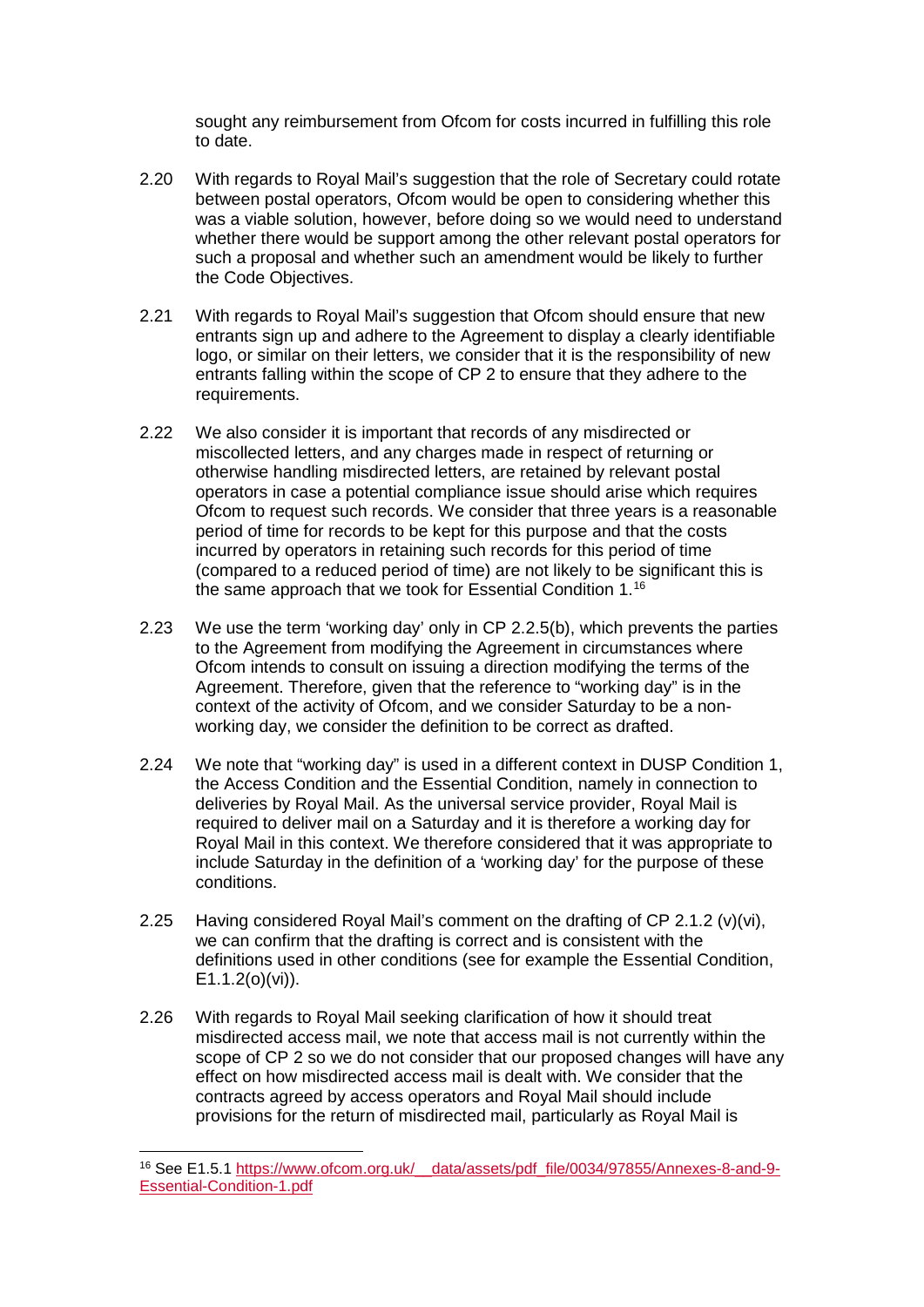responsible for the delivery of these items. Furthermore, we have never had any concerns espressed to us about misdirected or miscollected access mail.

2.27 Having taken into account these consultation responses, we consider that the proposals outlined in the March 2017 Statement remain the best approach for the future regulation of PCOP. We have therefore decided to impose the regulations as set out in the March 2017 Statement and outlined above.

### **Legal tests**

- 2.28 We explain below why we consider our decisions satisfy the relevant tests set out in Schedule 6 of the PSA 2011 which must be met where we impose or modify a regulatory condition, namely that they:
	- are objectively justifiable;
	- do not unduly discriminate against a particular person of a particular description of persons;
	- are proportionate: and
	- are transparent in relation to what it is intended to achieve.

#### Objectively justifiable

- 2.29 We believe that our amendments to the scope of CP 2 are objectively justifiable because they will ensure, for the reasons discussed above, that our regulation is targeted at the most appropriate postal operators and postal items in order to meet our regulatory objectives.
- 2.30 We further consider that the amendments to CP 2 are justified, for the reasons set out above, in order to ensure that the obligations which are imposed under this condition are no more onerous than necessary to meet the objectives of ensuring that miscollected or misdirected mail items are returned to the correct postal operator or otherwise handled appropriately (such as being delivered to the relevant addressee).

#### Not unduly discriminatory

2.31 We consider that our changes to CP 2 are not unduly discriminatory because they will ensure that our regulation is targeted at the most appropriate postal operators and postal items in order to meet our regulatory objectives.

#### Proportionate

2.32 We believe that our changes to CP 2 are proportionate because they will ensure that our regulation is targeted at the most appropriate postal operators and postal items in order to meet our regulatory objectives. They will only impose requirements that we consider are necessary to meet our regulatory objectives, without imposing undue burden on the relevant postal operators which are subject to these obligations.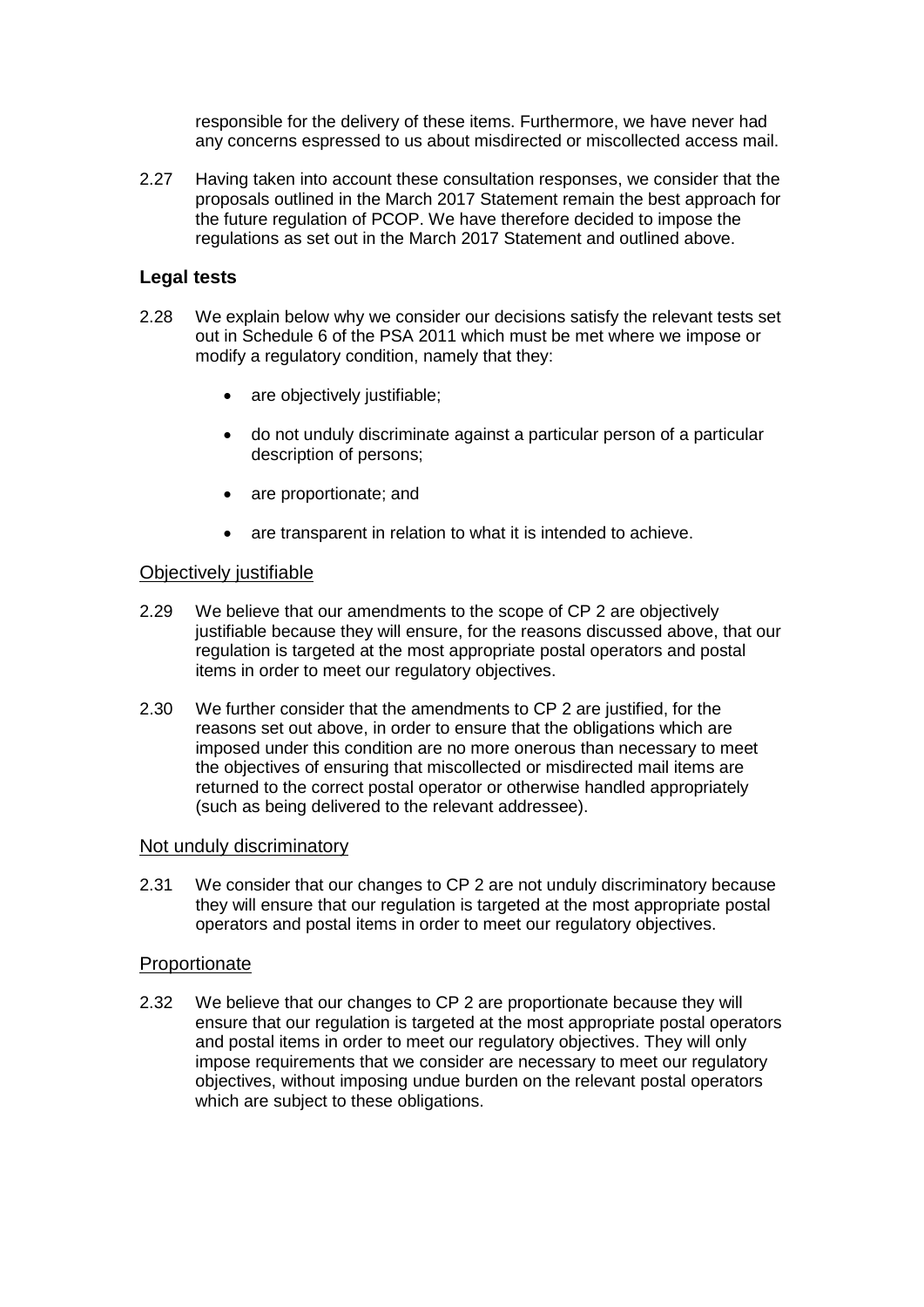## **Transparent**

2.33 We consider that our changes to the scope of CP 2 are transparent because the revised conditions set out clearly and transparently the postal operators and postal items which are within the scope of the condition. We also consider that our changes clearly and transparently set out the revised obligations which would apply under the condition. The precise wording of the revised condition can be found at Annex 1.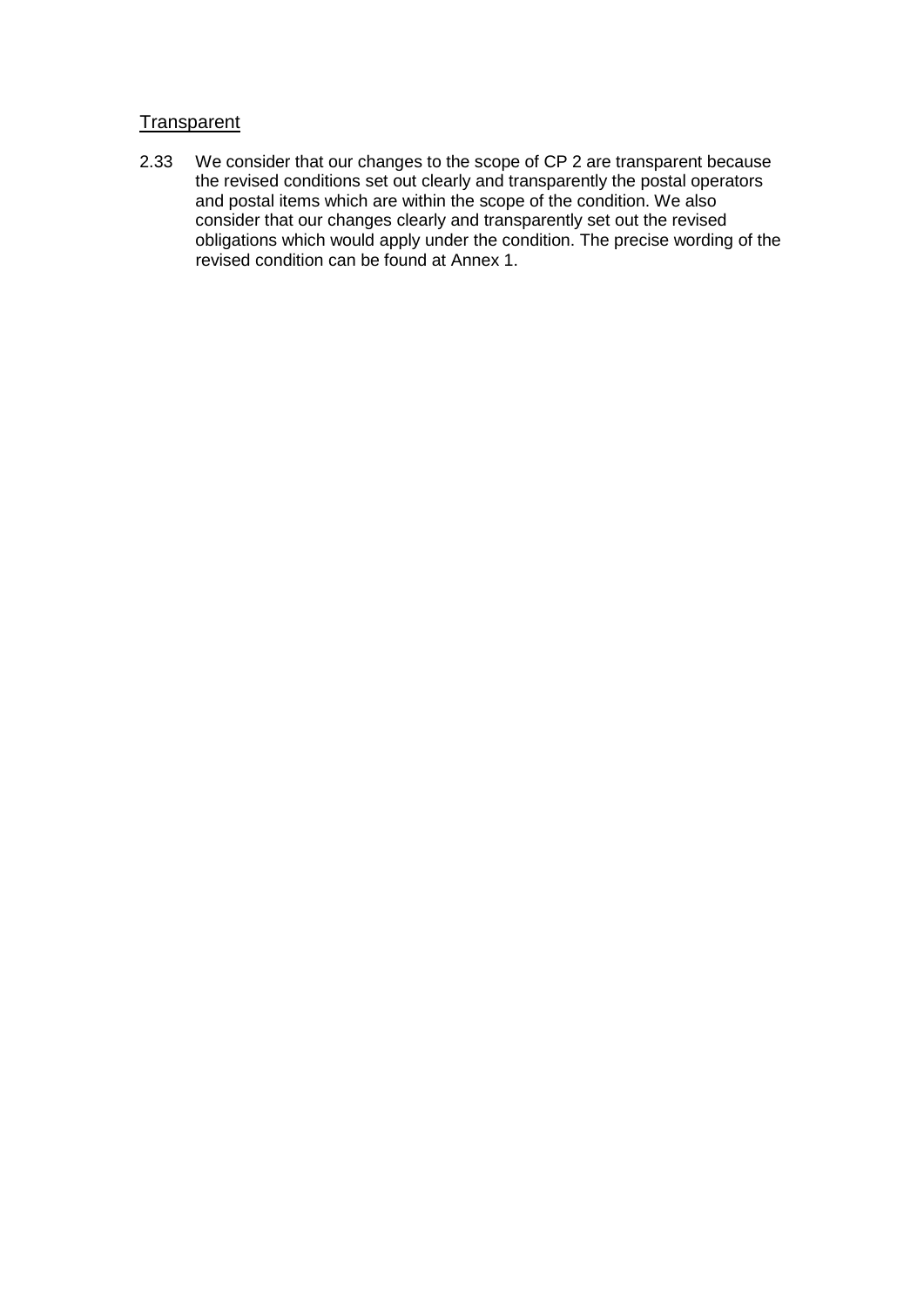## **Annex 1**

# <span id="page-14-0"></span>**Statutory Notification: new Consumer** Protection Condition 2

**Notification of the imposition of a new consumer protection condition 2 pursuant to section 51 of, and in accordance with section 53 of, and paragraph 3 of Schedule 6 to, the Postal Services Act 2011**

### **BACKGROUND**

- (A) On 27 March 2012, following a consultation, Ofcom published a statement entitled "*Securing the Universal Postal Service: Decision on the new regulatory framework*"[17](#page-14-1) (the "**2012 Statement**") setting out various decisions, including the imposition of consumer protection conditions to make provision for matters set out in section 51 of the Act. These conditions included Consumer Protection Condition 2 ("**CP 2**").
- (B) On 1 April 2014, following a consultation, Ofcom published a statement entitled "*Amendments to regulatory conditions DUSP 1.8 and CP 1 and minor amendments to other regulatory conditions*"[18](#page-14-2) setting out various decisions, including the decision to modify CP 2 (the "2014 Modification").<sup>[19](#page-14-3)</sup> In the 2014 Modification, Ofcom explained that this revised version replaced the previous published version notified in the 2012 Statement and took effect when this notification was published.
- (C) On 25 May 2016 Ofcom published a consultation entitled "*Review of the Regulation of Royal Mail*"[20](#page-14-4) (the "**2016 Consultation**") setting out a notification of Ofcom's proposal to revoke CP 2 and replace it with a new consumer protection condition to make further provision about matters set out in section 51 of the Act (the "First Notification").
- (D) A copy of the First Notification was sent to the Secretary of State in accordance with Schedule 6 paragraph 5(1)(a) of the Act.
- (E) Ofcom invited representations about the proposals set out in the First Notification (and the 2016 Consultation) by 3 August 2016.
- (F) Following consideration of responses to the First Notification and 2016 Consultation, Ofcom proposed further amendments to the proposed new consumer protection condition on which it consulted in the 2016 Consultation.

<span id="page-14-1"></span> <sup>17</sup> [https://www.ofcom.org.uk/\\_\\_data/assets/pdf\\_file/0029/74279/Securing-the-Universal-](https://www.ofcom.org.uk/__data/assets/pdf_file/0029/74279/Securing-the-Universal-Postal-Service-statement.pdf)[Postal-Service-statement.pdf](https://www.ofcom.org.uk/__data/assets/pdf_file/0029/74279/Securing-the-Universal-Postal-Service-statement.pdf)<br><sup>18</sup> https://www.ofcom.org.uk/ data/assets/pdf file/0018/55530/statement.pdf

<span id="page-14-2"></span>

<sup>&</sup>lt;sup>19</sup> [https://www.ofcom.org.uk/\\_\\_data/assets/pdf\\_file/0031/46786/cp2\\_3.pdf](https://www.ofcom.org.uk/__data/assets/pdf_file/0031/46786/cp2_3.pdf)

<span id="page-14-4"></span><span id="page-14-3"></span><sup>20</sup> [https://www.ofcom.org.uk/consultations-and-statements/category-1/royal-mail](https://www.ofcom.org.uk/consultations-and-statements/category-1/royal-mail-review2016)[review2016](https://www.ofcom.org.uk/consultations-and-statements/category-1/royal-mail-review2016)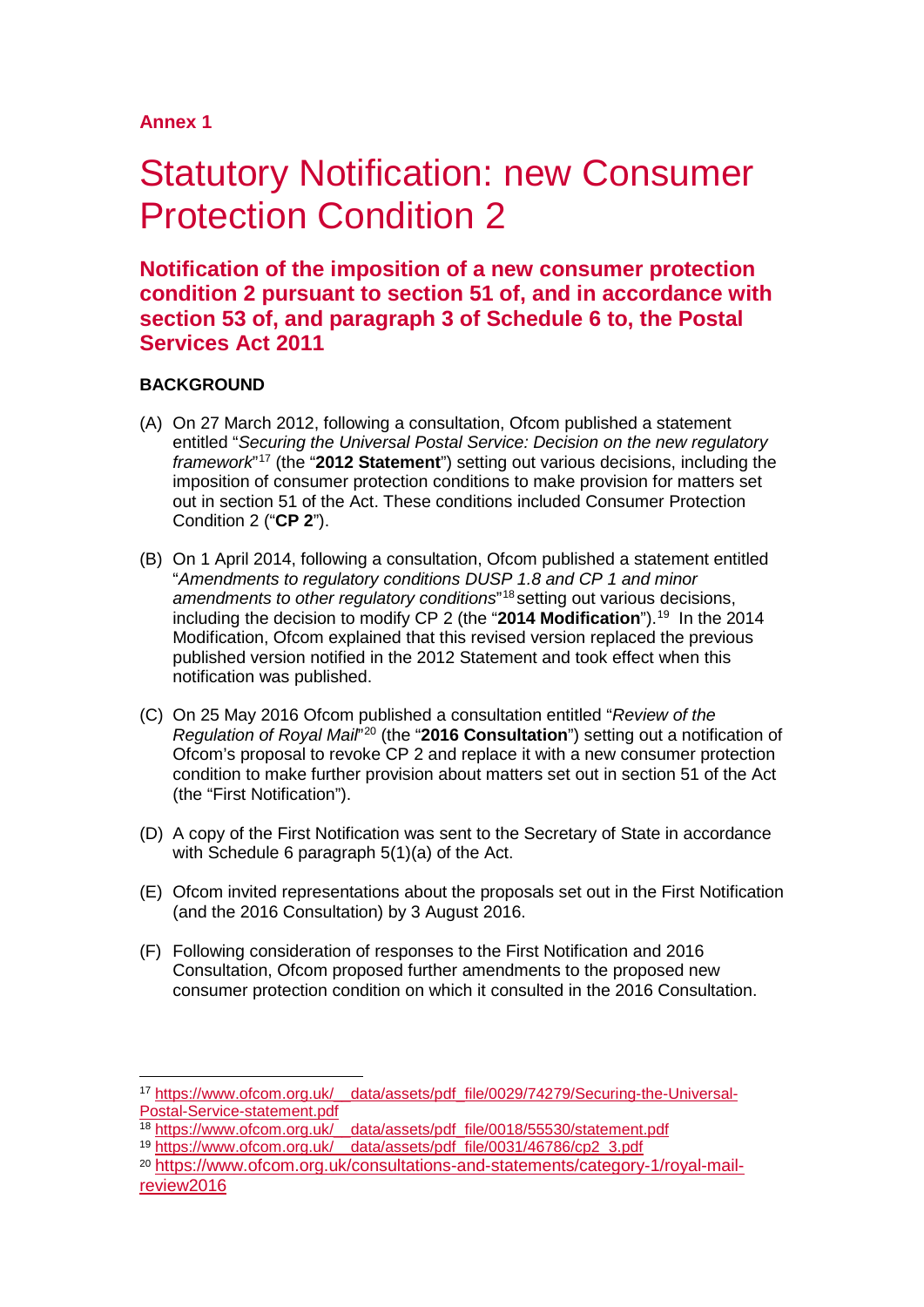- (G) On 1 March 2017 Ofcom published a statement and consultation document entitled "*Review of the regulation of Royal Mail*"[21](#page-15-0) (the "**2017 Consultation**"), setting out Ofcom's intention not to proceed with its proposals under the First Notification and setting out a notification of Ofcom's new proposals to revoke CP 2 and replace it with a new consumer protection condition to make further provision about matters set out in section 51 of the Act (the "**Second Notification**").
- (H) A copy of the Second Notification was sent to the Secretary of State in accordance with Schedule 6 paragraph 5(1)(a) of the Act.
- (I) Ofcom invited representations about the proposals set out in the Second Notification (and the 2017 Consultation) by 3 April 2017.
- (J) Ofcom received responses to the Second Notification and has considered every such representation made to it in respect of the proposals set out in the Second Notification and the 2017 Consultation in accordance with paragraph 3(5) of Schedule 6 to the Act. The Secretary of State has not notified Ofcom of any international obligation of the United Kingdom for this purpose.

### **DECISION**

- 1. In accordance with section 53 of, and paragraph 3 of Schedule 6 to, the Act and pursuant to powers and duties in section 51 of the Act:
	- (a) Ofcom hereby revokes CP 2 with effect from the date of publication of a notification under section 53 of, and paragraph 3 of Schedule 6 to, the Act; and
	- (b) Ofcom hereby imposes a new consumer protection condition, as specified in the Schedule to this Notification, to make provision for matters set out in section 51 of the Act, which shall take effect from the date of publication of this Notification and shall have effect until the publication of a notification under the Act revoking such condition.
- 2. The effect of, and Ofcom's reasons for making, these proposals are set out in the accompanying consultation document.

### **Ofcom's duties and legal tests**

- 3. Ofcom is satisfied that these proposals satisfy the general test in paragraph 1 of Schedule 6 to the Act.
- 4. In making these proposals, Ofcom has considered and acted in accordance with its principal duty in section 29 of the Act and its general duties in section 3 of the Communications Act 2003.

### **Interpretation**

5. Except insofar as the context otherwise requires, words or expressions shall have the meaning assigned to them in this Notification and otherwise any word

<span id="page-15-0"></span> <sup>21</sup> <https://www.ofcom.org.uk/consultations-and-statements/category-1/royal-mail-review2016>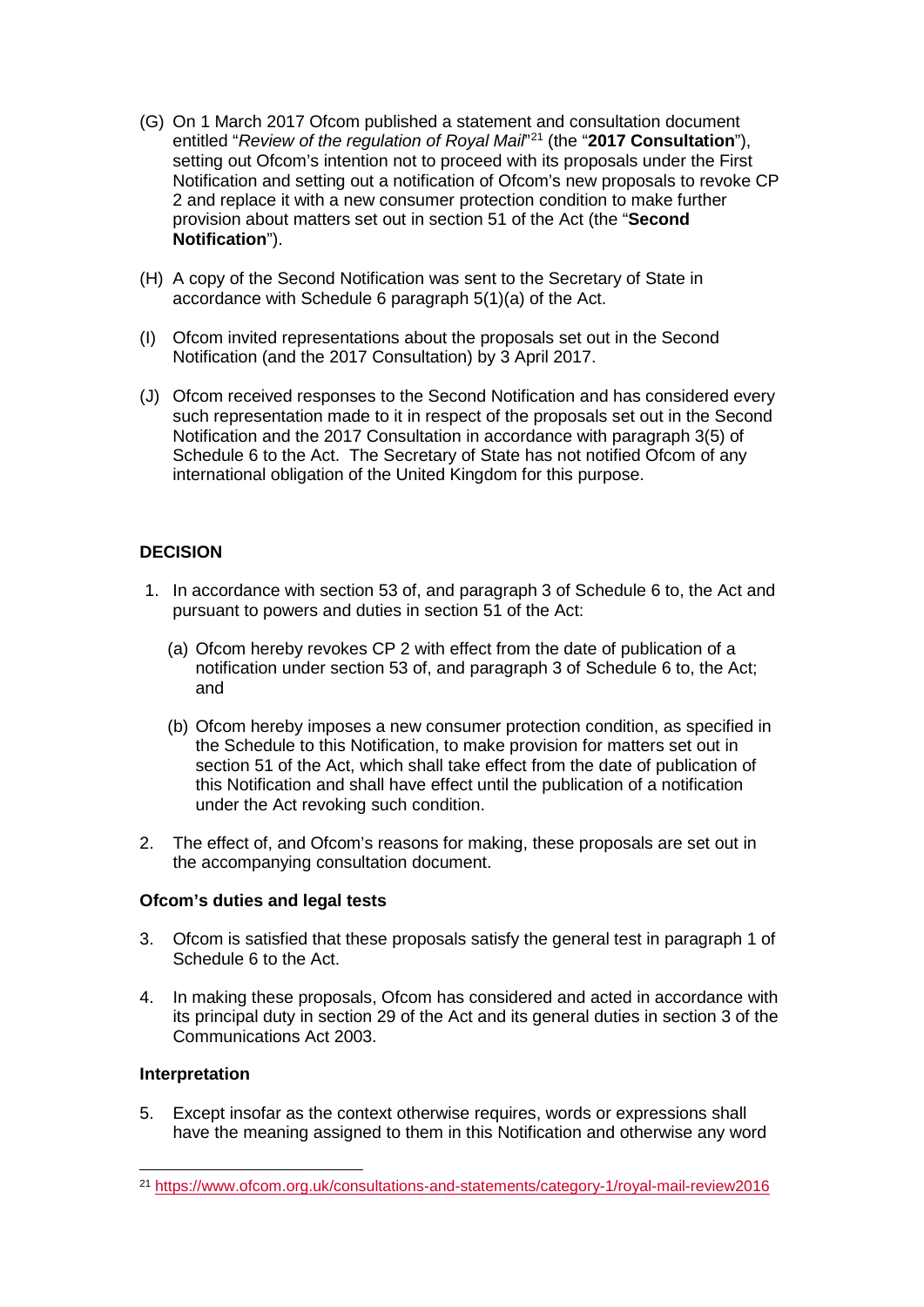or expression shall have the same meaning as it has been ascribed for the purpose of Part 3 of the Act or for the purpose of CP 2 (as relevant).

- 6. In this Notification—
	- (a) **"2012 Statement"** has the meaning given to it in recital (A) to this Notification;
	- (b) **"2014 Modification"** has the meaning given to it in recital (B) to this Notification;
	- (c) "**2016 Consultation**" has the meaning given to it in recital (C) to this Notification;
	- (d) "**2017 Consultation**" has the meaning given to it in recital (G) to this Notification;
	- (e) "**Act**" means the Postal Services Act 2011 (c.5);
	- (f) "**CP 2**" means consumer protection condition referred to in recital (A) to this Notification as modified and replaced by the 2014 Modification;
	- (g) "**First Notification**" has the meaning given to it in recital (C) to this Notification;
	- (h) "**Second Notification**" has the meaning given to it in recital (G) to this Notification; and
	- (i) "**Ofcom**" means the Office of Communications.
- 7. For the purpose of interpreting this Notification—
	- **(a)** headings and titles shall be disregarded;
	- **(b)** expressions cognate with those referred to in this Notification shall be construed accordingly;
	- **(c)** the Interpretation Act 1978 (c. 30) shall apply as if this Notification were an Act of Parliament.
- 8. The Schedule to this Notification shall form part of this Notification.

Signed by

Willey.

**Jonathan Oxley**

**Group Director, Competition Group**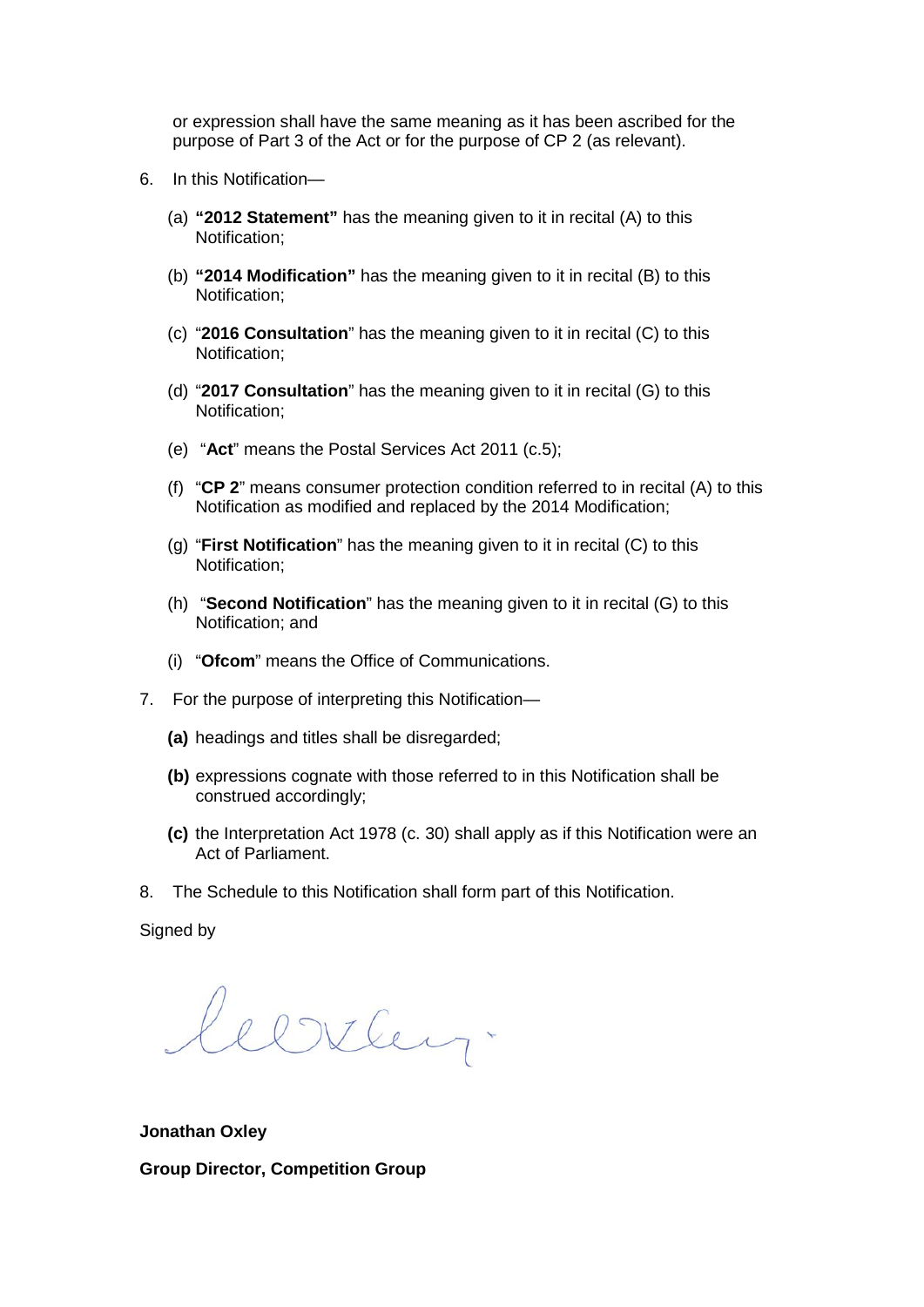A person duly authorised by Ofcom under paragraph 18 of the Schedule to the Office of Communications Act 2002

22 May 2017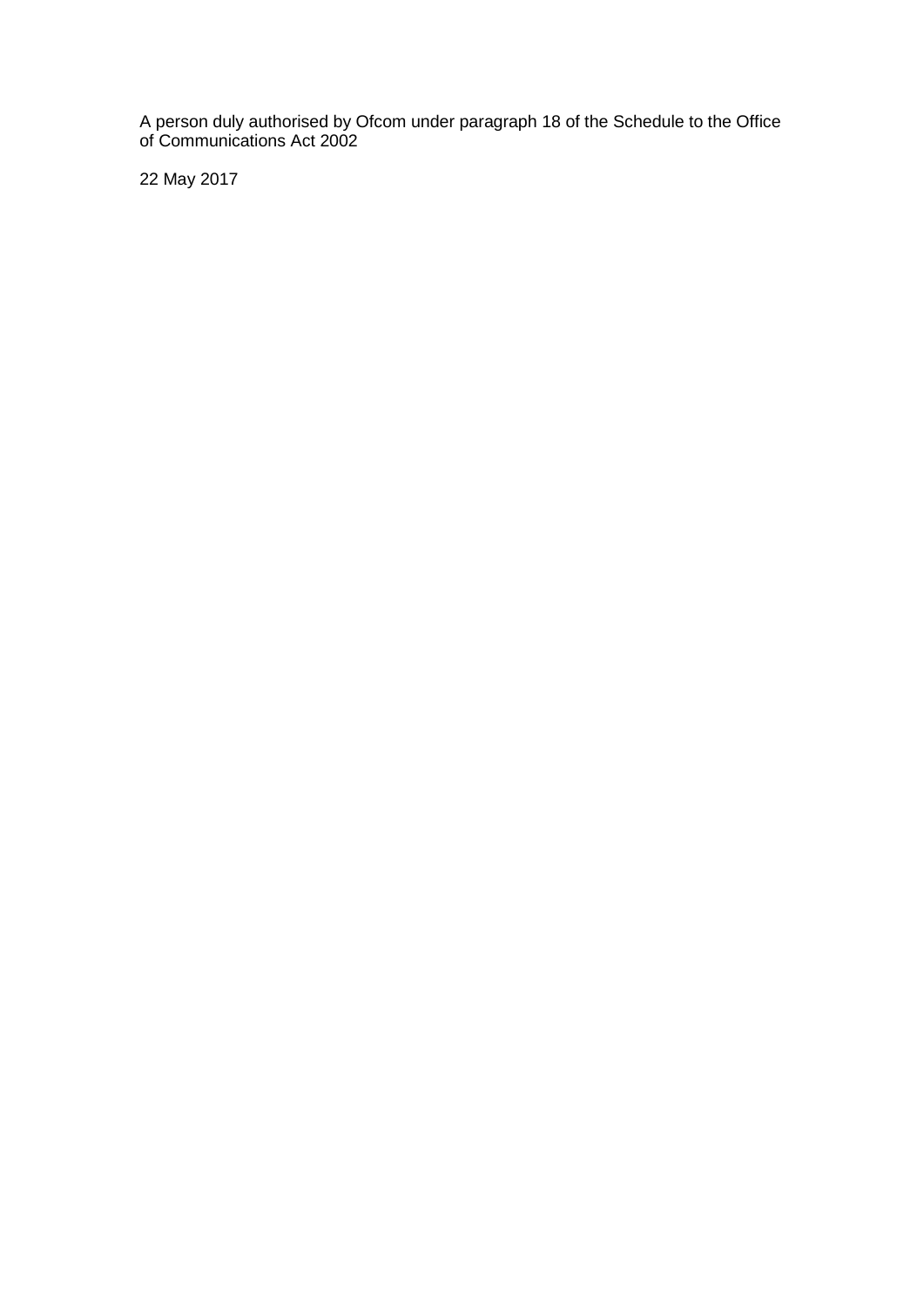## **Schedule**

# CP<sub>2</sub>

## **CONSUMER PROTECTION CONDITION 2: POSTAL COMMON OPERATIONAL PROCEDURES**

## **1. Application, Definitions and Interpretation**

| CP 2.1.1 | This consumer protection condition ("CP Condition") shall apply to<br>relevant postal operators. |                                                                                                                                                                                                                                                                                                                                   |
|----------|--------------------------------------------------------------------------------------------------|-----------------------------------------------------------------------------------------------------------------------------------------------------------------------------------------------------------------------------------------------------------------------------------------------------------------------------------|
| CP 2.1.2 | In this CP Condition-                                                                            |                                                                                                                                                                                                                                                                                                                                   |
|          | (a)                                                                                              | "access operator" means a postal operator that is party to a<br>USP Access Agreement with the universal service provider;                                                                                                                                                                                                         |
|          | (b)                                                                                              | "Act" means the Postal Services Act 2011 (c.5);                                                                                                                                                                                                                                                                                   |
|          | (c)                                                                                              | "appointed day" means 1 October 2011;                                                                                                                                                                                                                                                                                             |
|          | (d)                                                                                              | "closed user group network" means a system, other than a<br>document exchange, providing for the conveyance of postal<br>packets (and the incidental services of receiving, collecting,<br>sorting and delivering postal packets) between:                                                                                        |
|          |                                                                                                  | i.<br>the premises of one firm and another firm:                                                                                                                                                                                                                                                                                  |
|          |                                                                                                  | ii.<br>a government department and a third party firm;                                                                                                                                                                                                                                                                            |
|          |                                                                                                  | branches and/or units in the same firm; or<br>iii.                                                                                                                                                                                                                                                                                |
|          |                                                                                                  | government departments,<br>iv.                                                                                                                                                                                                                                                                                                    |
|          |                                                                                                  | where both the sender and the recipient of the postal packets<br>have entered into specific arrangements with the postal<br>operator for the conveyance of postal packets to or from other<br>members of that system;                                                                                                             |
|          | (e)                                                                                              | "code identifier" means such mark, number or other identifier<br>unique to each relevant postal operator as may be allocated<br>and notified to each relevant postal operator from time to time<br>prior to the appointed day by the Postal Services Commission<br>or, from the appointed day, by OFCOM;                          |
|          | (f)                                                                                              | "Code Objectives" means the objectives set out in CP 2.3.1;                                                                                                                                                                                                                                                                       |
|          | (g)                                                                                              | "complainant" means a person who has made a complaint;                                                                                                                                                                                                                                                                            |
|          | (h)                                                                                              | "complaint" means any expression of dissatisfaction made to a<br>postal operator, related to one or more of its products or<br>services or the manner in which the postal operator has dealt<br>with any such expression of dissatisfaction, where a response<br>is explicitly or implicitly required or expected to be provided; |
|          | (i)                                                                                              | "document exchange" means a system providing for the<br>conveyance of postal packets by reference to numbered boxes<br>at document exchange points between users subscribing to the<br>specific document exchange mail network and which uses<br>addresses which are unique to the specific document                              |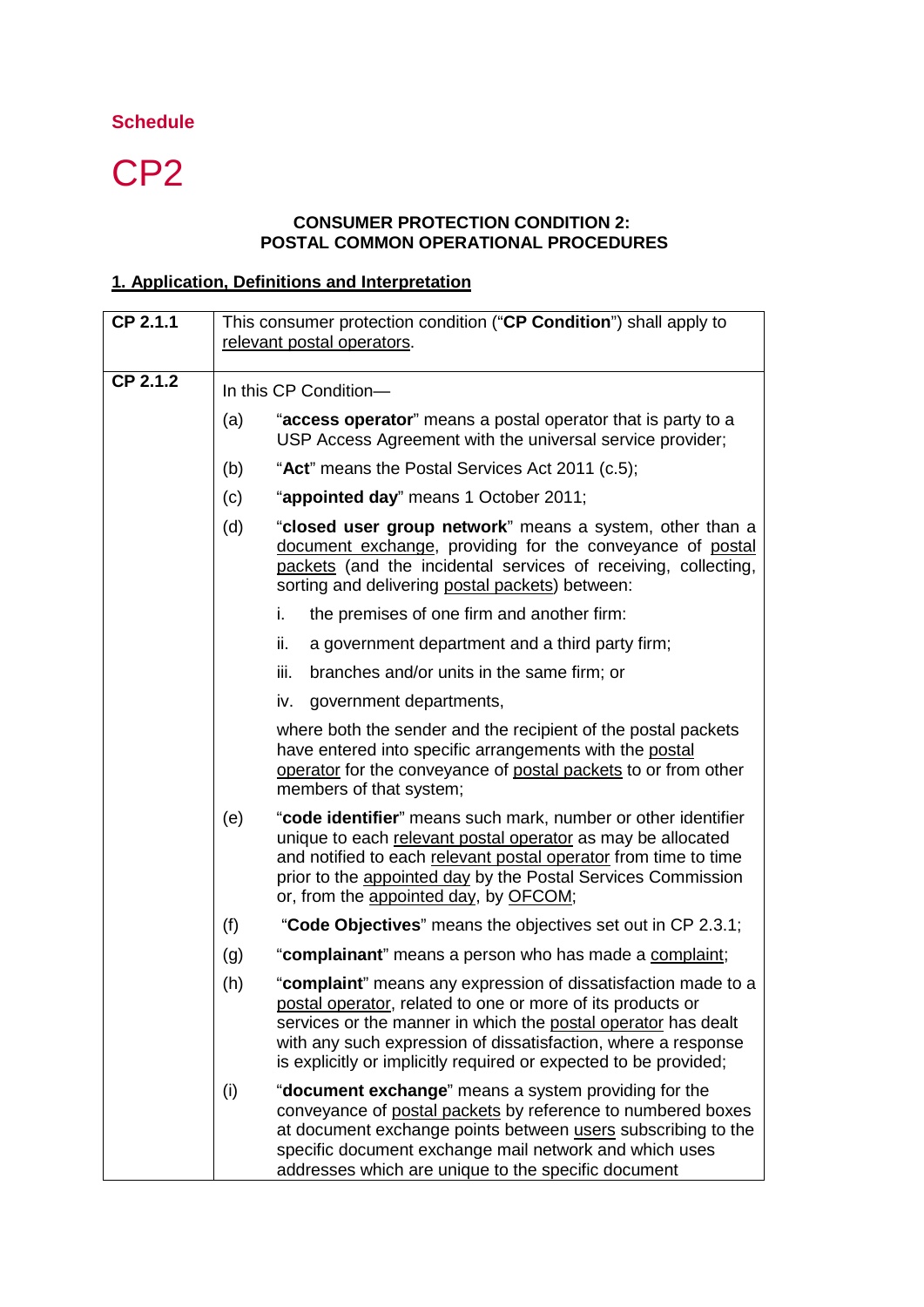|     | exchange mail network;                                                                                                                                                                                                                                                                                                                                                                                                                                                                                                              |
|-----|-------------------------------------------------------------------------------------------------------------------------------------------------------------------------------------------------------------------------------------------------------------------------------------------------------------------------------------------------------------------------------------------------------------------------------------------------------------------------------------------------------------------------------------|
| (j) | "express and secured service" means a service involving the<br>conveyance of postal packets and any incidental services of<br>collecting, sorting and delivering those postal packets which<br>has at least one of the following features:                                                                                                                                                                                                                                                                                          |
|     | i.<br>a guarantee for delivery by a certain time or date;                                                                                                                                                                                                                                                                                                                                                                                                                                                                           |
|     | ii.<br>a facility enabling the sender and the recipient to monitor<br>the progress of a postal packet through the postal<br>operator's network, including confirmation of delivery;                                                                                                                                                                                                                                                                                                                                                 |
| (k) | "intended operator" means the relevant postal operator which,<br>in accordance with arrangements agreed between that relevant<br>postal operator and its customer, is responsible for the<br>conveyance and delivery of the relevant letters;                                                                                                                                                                                                                                                                                       |
| (1) | "intermediary postal operator" means an access operator or<br>any other postal operator that hands over postal packets to<br>another postal operator (including but not limited to the<br>universal service provider) for subsequent conveyance and<br>delivery to the intended recipients of the postal packets;                                                                                                                                                                                                                   |
| (m) | "miscollected letters" means relevant letters which have been<br>collected in error by a relevant postal operator which is not the<br>intended operator;                                                                                                                                                                                                                                                                                                                                                                            |
| (n) | "misdirected letters" means relevant letters, other than<br>miscollected letters (but, for the avoidance of doubt, including<br>misposted letters), which have entered the postal facilities of a<br>relevant postal operator which is not the intended operator in<br>respect of those relevant letters;                                                                                                                                                                                                                           |
| (o) | "misposted letters" means relevant letters which due to<br>customer error have entered the postal facilities of a relevant<br>postal operator which is not the intended operator in respect of<br>those relevant letters and which have not been delivered to the<br>relevant addressee;                                                                                                                                                                                                                                            |
| (p) | "Postal Common Operational Procedures Agreement" or<br>"the Agreement" means the agreement known as the 'Postal<br>Common Operational Procedures Agreement' which sets out<br>the terms and conditions on which relevant postal operators<br>are to treat misdirected letters and miscollected letters insofar<br>as relevant postal operators do not have alternative<br>arrangements in place in accordance with CP 2.2.2, as<br>modified by direction given by Ofcom on 1 June 2016, and as<br>may be amended from time to time; |
| (q) | "Postal Common Operational Procedures Code" or "the<br><b>Code</b> " means the Code of Practice in section 3 of this<br>Condition;                                                                                                                                                                                                                                                                                                                                                                                                  |
| (r) | "postal facilities" means the physical and human resources<br>deployed by a relevant postal operator (and, where relevant, by<br>its contractors and agents) for the purpose of providing postal<br>services;                                                                                                                                                                                                                                                                                                                       |
| (s) | "public holiday" means Christmas Day, Good Friday and a<br>day which is a bank holiday under the Banking and Financial                                                                                                                                                                                                                                                                                                                                                                                                              |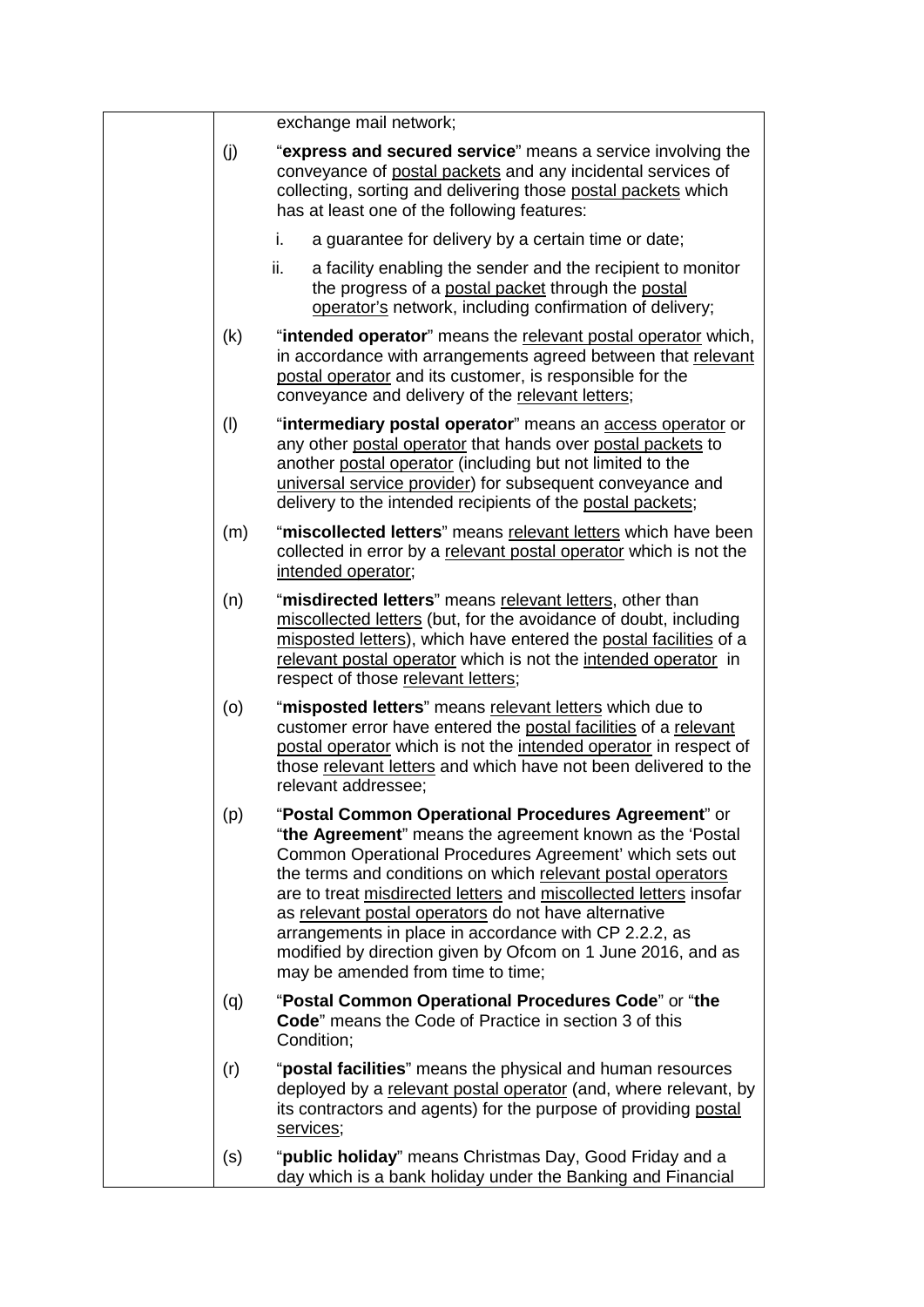|          | Dealings Act 1971 in any part of the United Kingdom;                                                                                                                                                                                                                                                                                                                                                                                                                                                                                                                                                                                                                                                                                                                                                                                                                                                                                                                                                   |  |
|----------|--------------------------------------------------------------------------------------------------------------------------------------------------------------------------------------------------------------------------------------------------------------------------------------------------------------------------------------------------------------------------------------------------------------------------------------------------------------------------------------------------------------------------------------------------------------------------------------------------------------------------------------------------------------------------------------------------------------------------------------------------------------------------------------------------------------------------------------------------------------------------------------------------------------------------------------------------------------------------------------------------------|--|
|          | (t)<br>"receiving operator" means the relevant postal operator<br>whose postal facilities the relevant letters (in respect of which it<br>is not the intended operator) have entered;                                                                                                                                                                                                                                                                                                                                                                                                                                                                                                                                                                                                                                                                                                                                                                                                                  |  |
|          | (u)<br>"relevant letter" means a postal packet that is up to no more<br>than 353mm in length, up to no more than 250mm in width, up<br>to no more than 25mm thick and which weighs up to no more<br>than 750g;                                                                                                                                                                                                                                                                                                                                                                                                                                                                                                                                                                                                                                                                                                                                                                                         |  |
|          | "relevant postal operator" means a postal operator that<br>(v)<br>provides a relevant postal service;                                                                                                                                                                                                                                                                                                                                                                                                                                                                                                                                                                                                                                                                                                                                                                                                                                                                                                  |  |
|          | (w)<br>"relevant postal service" means a service of conveying<br>relevant letters from one place to another by post and the<br>incidental services of receiving, collecting, sorting and<br>delivering relevant letters, excluding:                                                                                                                                                                                                                                                                                                                                                                                                                                                                                                                                                                                                                                                                                                                                                                    |  |
|          | i.<br>services for which the postal operator has not received<br>any payment, reward, profit or advantage with respect to<br>the conveyance of the relevant letters;<br>ii.<br>services provided by a charity which comprise solely the<br>collection, conveyance and delivery of Christmas cards;<br>iii.<br>express and secured services;<br>services consisting of the conveyance of relevant letters<br>iv.<br>within a closed user group network;<br>services provided while acting in the capacity of an<br>V.<br>intermediary postal operator; and<br>services consisting of conveying relevant letters, which<br>vi.<br>have been sent from a location outside of the United<br>Kingdom and which are addressed for delivery to a<br>location outside of the United Kingdom, out of the United<br>Kingdom.<br>"sender" in relation to any letter or other communication,<br>(x)<br>means the person whose communication it is;<br>(y)<br>"USP Access Agreement" means an agreement under which |  |
|          | the universal service provider provides access to its postal<br>network in accordance with requirements set out in a condition<br>imposed under section 38 of the Act.                                                                                                                                                                                                                                                                                                                                                                                                                                                                                                                                                                                                                                                                                                                                                                                                                                 |  |
|          | "working day" means any day which is not a Saturday, a<br>(z)<br>Sunday or a public holiday.                                                                                                                                                                                                                                                                                                                                                                                                                                                                                                                                                                                                                                                                                                                                                                                                                                                                                                           |  |
| CP 2.1.3 | For the purpose of interpreting this CP Condition-                                                                                                                                                                                                                                                                                                                                                                                                                                                                                                                                                                                                                                                                                                                                                                                                                                                                                                                                                     |  |
|          | (a) except in so far as the context otherwise requires, any word or<br>expression shall have the meaning set out in CP 2.1.2 above and<br>otherwise the same meaning as it has been ascribed for the<br>purpose of Part 3 of the Act;                                                                                                                                                                                                                                                                                                                                                                                                                                                                                                                                                                                                                                                                                                                                                                  |  |
|          | (b) headings and titles shall be disregarded;                                                                                                                                                                                                                                                                                                                                                                                                                                                                                                                                                                                                                                                                                                                                                                                                                                                                                                                                                          |  |
|          | (c) expressions cognate with those referred to in this CP Condition<br>shall be construed accordingly; and                                                                                                                                                                                                                                                                                                                                                                                                                                                                                                                                                                                                                                                                                                                                                                                                                                                                                             |  |
|          | (d) the Interpretation Act 1978 (c. 30) shall apply as if this CP<br>Condition were an Act of Parliament.                                                                                                                                                                                                                                                                                                                                                                                                                                                                                                                                                                                                                                                                                                                                                                                                                                                                                              |  |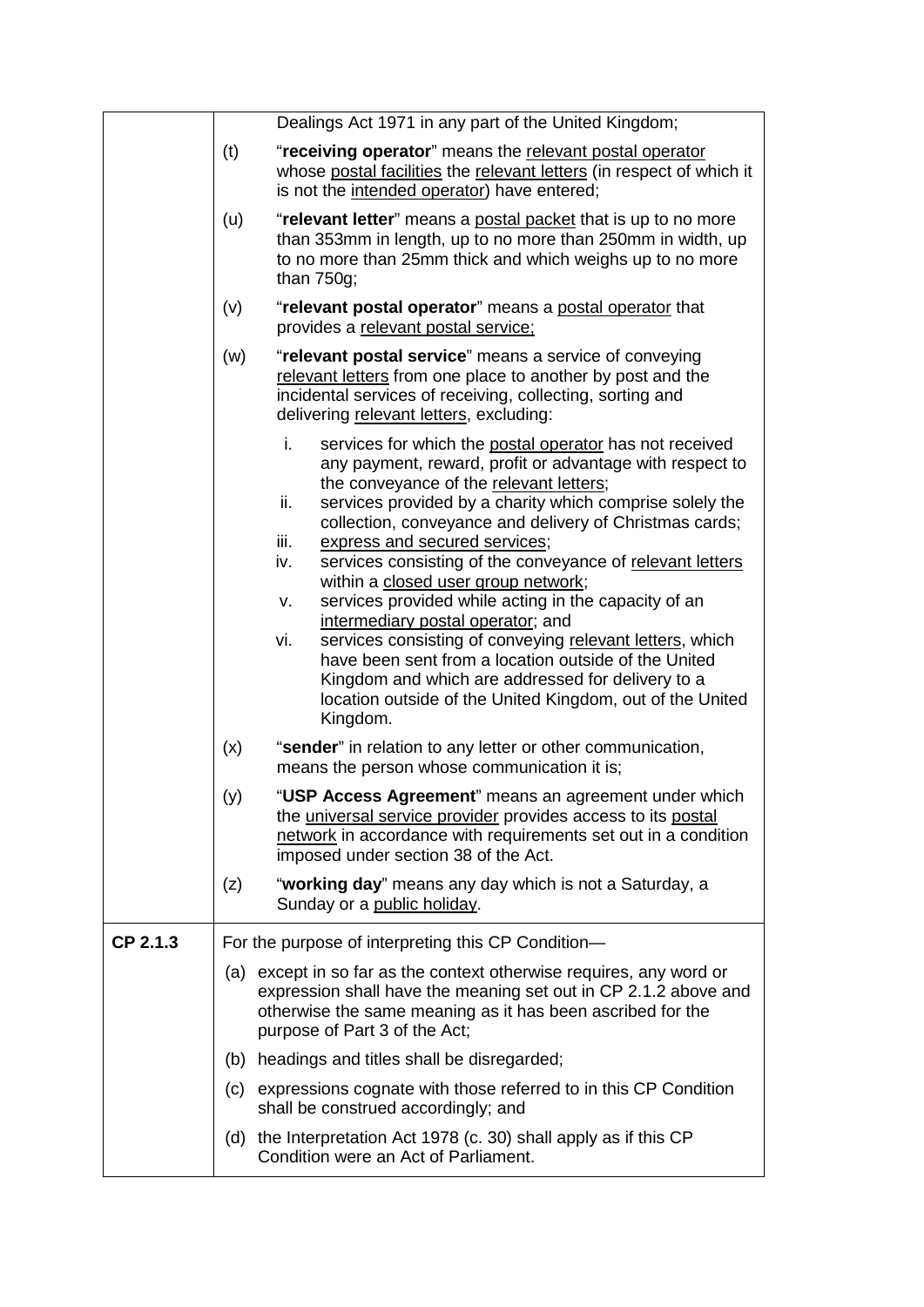## **2. Obligation to abide by the Postal Common Operational Procedures Code**

| CP 2.2.1 | Unless OFCOM otherwise consent, each relevant postal operator shall comply<br>with the Postal Common Operational Procedures Code.                                                                                                                                                                                                                                                                                                    |  |  |
|----------|--------------------------------------------------------------------------------------------------------------------------------------------------------------------------------------------------------------------------------------------------------------------------------------------------------------------------------------------------------------------------------------------------------------------------------------|--|--|
| CP 2.2.2 | Unless OFCOM otherwise consent, a relevant postal operator shall become and<br>remain a party to the Postal Common Operational Procedures Agreement which<br>shall apply insofar as the relevant postal operator has not established alternative<br>arrangements with other relevant postal operators relating to the treatment of<br>misdirected letters and miscollected letters which are consistent with the Code<br>Objectives. |  |  |
| CP 2.2.3 | Unless OFCOM otherwise consent, a relevant postal operator shall at all times<br>refrain from acting in a manner which is inconsistent with the Code Objectives or<br>which is likely to prejudice the effective functioning of the Postal Common<br><b>Operational Procedures Code.</b>                                                                                                                                             |  |  |
| CP 2.2.4 | If a relevant postal operator is nominated by OFCOM by a direction given for the<br>purposes of this Condition to the office of Secretary of the Postal Common<br>Operational Procedures Agreement, that relevant postal operator shall perform<br>the functions of that office in an efficient, timely, impartial and professional<br>manner.                                                                                       |  |  |
| CP 2.2.5 | The parties to the Postal Common Operational Procedures Agreement may<br>agree to modify the Agreement in accordance with the terms of the Agreement,<br>provided that:<br>OFCOM is notified of the proposed amendments to the terms of the<br>(a)                                                                                                                                                                                   |  |  |
|          | Agreement in the manner, and containing the information, provided for in<br>the Agreement; and                                                                                                                                                                                                                                                                                                                                       |  |  |
|          | (b)<br><b>OFCOM</b> does not notify the Secretary of the Agreement within 30<br>working days of receiving the notification of the proposed amendment<br>that it intends to consult on issuing a direction modifying the terms of the<br>Agreement in accordance with CP 2.2.6.                                                                                                                                                       |  |  |
| CP 2.2.6 | OFCOM may issue a direction requiring such modifications to the terms of the<br>Postal Common Operational Procedures Agreement as OFCOM considers are<br>appropriate and proportionate in order to ensure the Code Objectives are<br>fulfilled.                                                                                                                                                                                      |  |  |

## **3. The Postal Common Operational Procedures Code**

## **Introduction**

- CP 2.3.1 This is the Code of Practice covering common operational procedures for handling misdirected letters and miscollected letters and misdirected complaints or other enquiries about relevant letters. Its purpose is to achieve the following objectives in respect of such matters (the "**Code Objectives"**):
	- (a) the furtherance of the interests of users of postal services;
	- (b) ensuring that miscollected letters and misdirected letters are: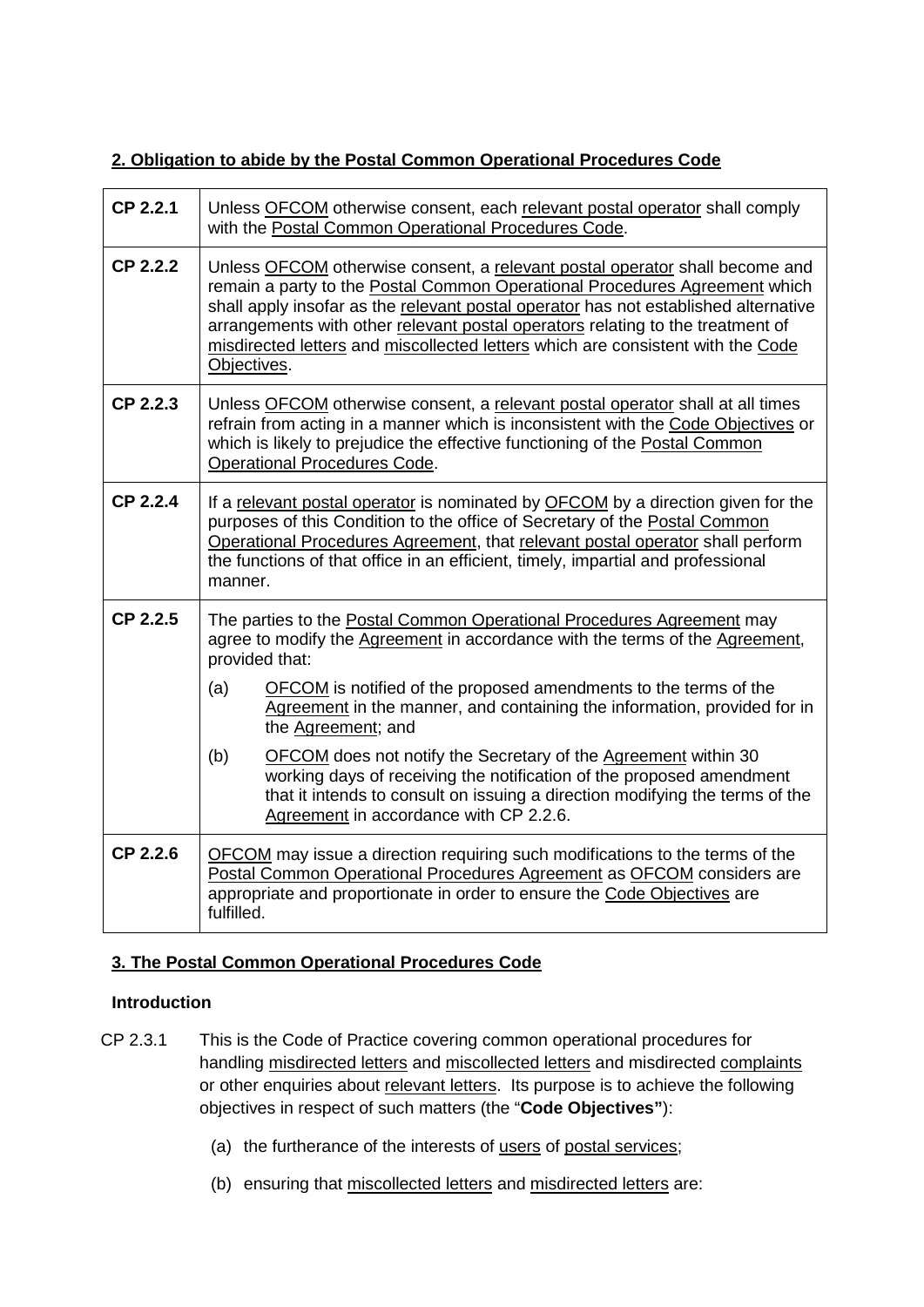- (i) returned to the intended operator; or
- (ii) if such return is not reasonably practicable, otherwise handled (including, where appropriate, delivered to the intended user),

in either case in an efficient, economic and timely manner;

- (c) ensuring complaints or other enquiries (including from customers) in relation to relevant letters made to a relevant postal operator which is not the relevant postal operator to which the complaint or other enquiry should have been made, are handled in an efficient, economic and timely manner; and
- (d) so far as is consistent with sub-paragraphs (a) to (c), the promotion of effective competition between relevant postal operators.
- CP 2.3.2 The Code sets out the requirements and procedures to be followed in order to satisfy the Code Objectives.
- CP 2.3.3 This Code applies to all relevant postal operators. Compliance is obligatory for all relevant postal operators in accordance with this condition CP 2.
- CP 2.3.4 Relevant postal operators will need to enter into contractual arrangements separate to this Code in order to comply with and give effect to the provisions of the Code: for example, day-to-day arrangements for the repatriation of misdirected mail and any charges payable for that service will need to be established. Subject to CP 2.2.2, relevant postal operators are required to be party to a separate "default agreement" – the Postal Common Operational Procedures Agreement – so as to ensure that in the absence of any bespoke negotiated arrangements between relevant postal operators, relevant postal operators will be able to comply with this Code.
- CP 2.3.5 This Code shall not be interpreted in any way which is inconsistent with the Code Objectives.

### **Code identifiers**

#### *General*

CP 2.3.6 Each relevant postal operator must take all reasonable steps to ensure that its code identifier is clearly and legibly marked in accordance with industry practice on each relevant letter in respect of which it is the intended operator.

*The universal service provider*

- CP 2.3.7 The universal service provider will be taken to have satisfied its obligations under CP 2.3.6(a) if a relevant letter in respect of which the universal service provider is the intended operator bears:
	- (a) a postage stamp of the universal service provider; or
	- (b) a mark or impression which includes the words "Royal Mail" or other reasonably recognisable text or symbol of the universal service provider.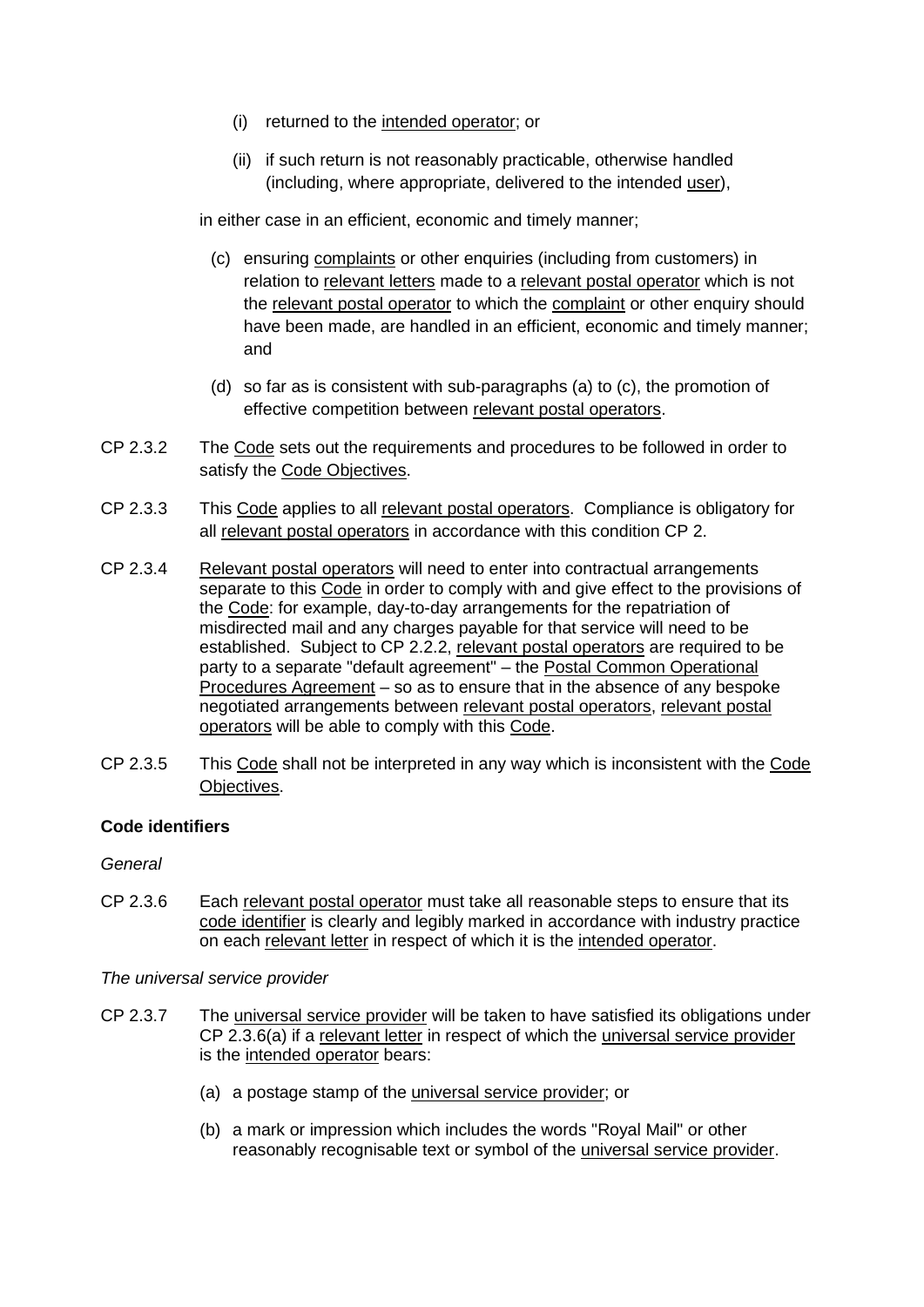CP 2.3.8 In relation to all other relevant letters in respect of which the universal service provider is the intended operator which do not meet the requirements of CP 2.3.7, the universal service provider must comply with CP 2.3.6.

#### **Treatment of misdirected letters**

- CP 2.3.9 Relevant postal operators must take all reasonable steps to ensure that misdirected letters are:
	- (a) returned to the intended operator; or
	- (b) if such return is not reasonably practicable, otherwise handled (including, where appropriate, delivered to the intended user),

in either case, in an efficient, economic and timely manner.

- CP 2.3.10 Relevant postal operators may:
	- (a) charge the relevant intended operator for the reasonable costs properly and reasonably incurred in returning or otherwise handling the relevant misdirected letter in accordance with CP 2.3.9;
	- (b) where in accordance with CP 2.3.9 they deliver or return the relevant misdirected letter to the relevant intended user or sender, as the case may be, charge the user or sender for such delivery or return on the same basis that they would be entitled to charge if they were the intended operator of the relevant misdirected letter.

#### **Treatment of miscollected letters**

- CP 2.3.11 Relevant postal operators must take all reasonable steps to ensure that miscollected letters are returned to the intended operator or its customer, in either case, in an efficient, economic and timely manner.
- CP 2.3.12 Relevant postal operators may not charge for returning the relevant miscollected letters in accordance with CP 2.3.11

### **Customer Service Enquiries**

- CP 2.3.13 If a relevant postal operator receives a complaint or other enquiry in relation to a relevant letter that should have been made to another relevant postal operator, the relevant postal operator receiving the complaint or other enquiry shall:
	- (a) treat that complaint or other enquiry with the same degree of care and importance that it would if the complaint or other enquiry should have been made to that relevant postal operator;
	- (b) explain to the complainant that the complainant should contact the other relevant postal operator; and
	- (c) provide to the complainant the contact details of that other relevant postal operator.
- CP 2.3.14 If a relevant postal operator receives a complaint or other enquiry where the identity of the relevant postal operator to which that complaint or other enquiry should have been made is not discernible from the relevant letter, the relevant